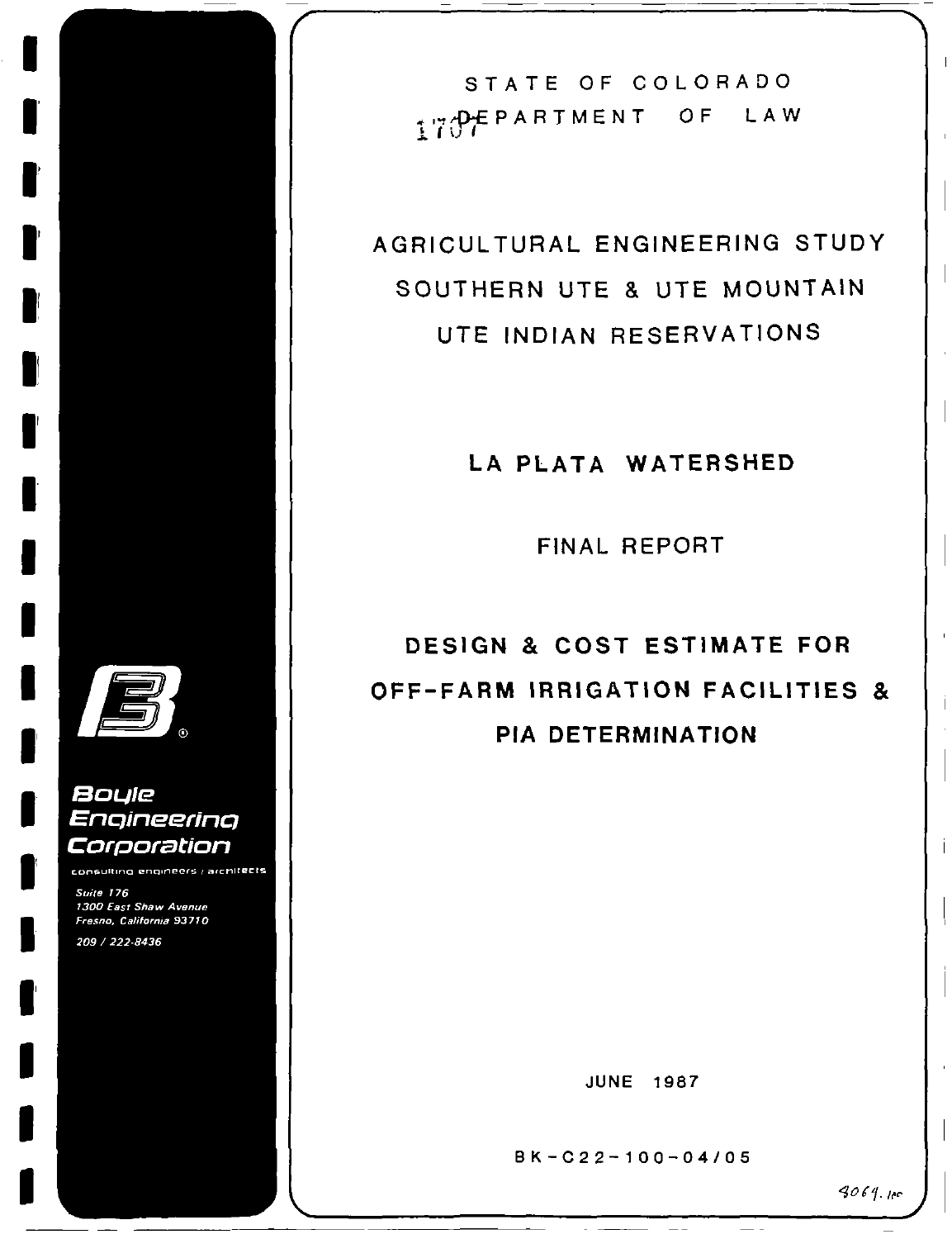I

I

I

I

I

I

I

I

I

I

I

I

I

I

I

I

I

I

I

1708 TABLE OF CONTENTS

## FINAL REPORT LA PLATA WATERSHED

**OLORADO LA SEPTEMBRA DE LA SEPTEMBRA DE LA SEPTEMBRA DE LA SEPTEMBRA DE LA SEPTEMBRA DE LA SEPTEMBRA DE LA SEP** 

COLORADO WATER

|         |             |                                                                  | Page           |
|---------|-------------|------------------------------------------------------------------|----------------|
|         | D.1 GENERAL |                                                                  | 1              |
| $D - 2$ |             | SELECTION OF PARCELS FOR OFF-FARM DESIGN                         | $\overline{2}$ |
| D.3     | SYSTEM COST | OFF-FARM IRRIGATION TRANSMISSION                                 | 4              |
|         |             | D.3.1 General                                                    | 4              |
|         |             | D.3.2 Pumping Stations                                           | 4              |
|         |             | D.3.3 Pipelines                                                  | 5              |
|         |             | D.3.4 River Diversion Structures                                 | 5              |
|         |             | D.3.5 Other Costs                                                | 7              |
|         |             | D.3.6 Other Costs Not Included                                   | 8              |
|         |             | D.4 PRELIMINARY PRACTICABLE IRRIGABLE ACREAGE                    | 8              |
|         |             | D.4.1 Existing Irrigated Lands                                   | 8              |
|         |             | D.4.2 Water Supply                                               | 8              |
|         | D.4.3       | Cropping Pattern                                                 | 10             |
|         |             | D.4.4 Preliminary PIA Analysis                                   | 10             |
|         |             | D.4.5 Preliminary Practicably Irrigable<br>Acreage Determination | 18             |
|         |             | Appendix D.1 Preliminary PIA Analysis                            |                |

Appendix D.2 Off-Farm Water Cost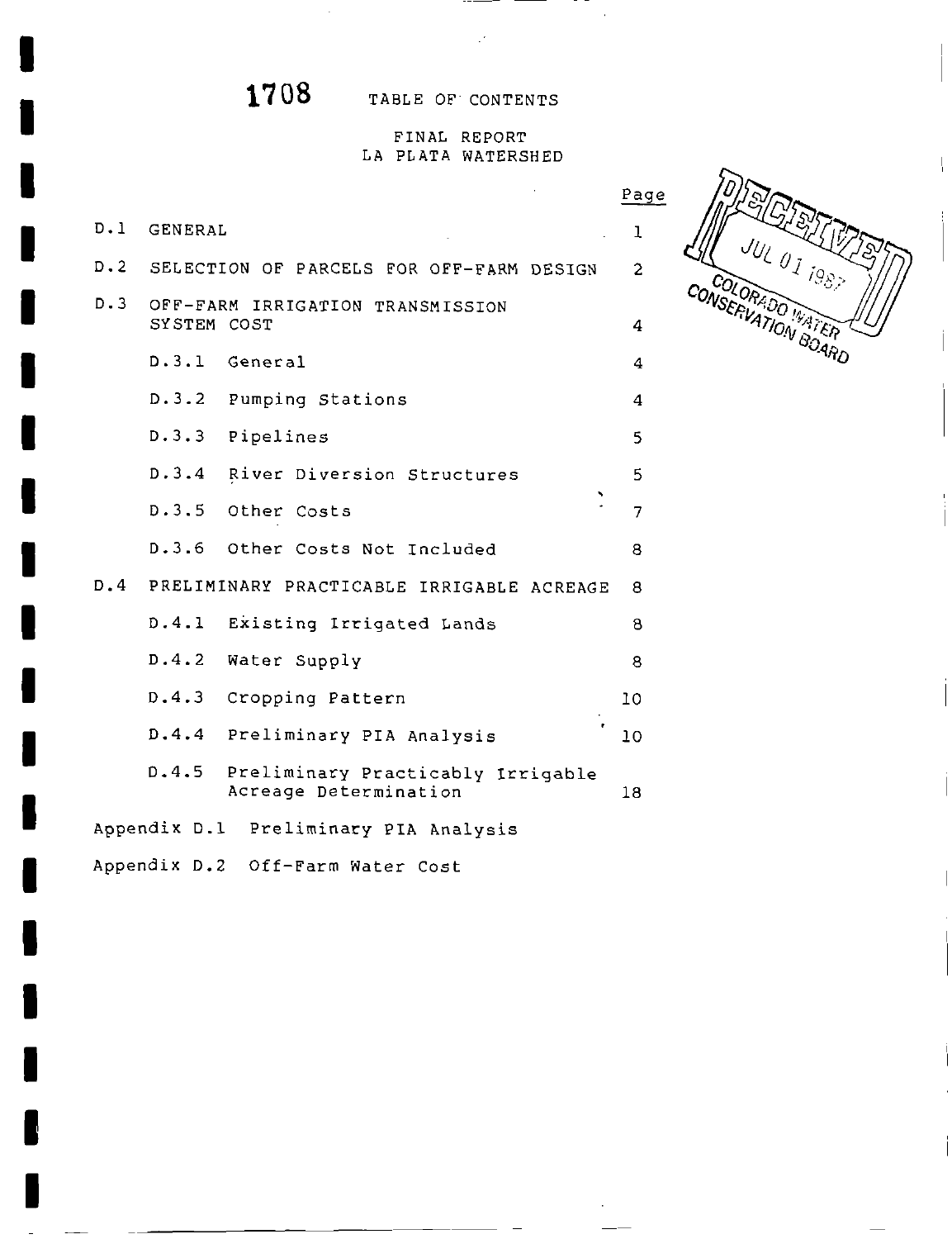# LIST OF TABLES

 $\mathcal{L}_{\mathbf{r}}$ 

I

I

I

I

I

I

I

I

I

I

I

I

I

I

I

I

I

I

I

| Table D.l | Pipeline Costs                                        | 6  |
|-----------|-------------------------------------------------------|----|
| Table D.2 | Currently Irrigated Acreage                           | 9  |
| Table D.3 | Preliminary Cropping Pattern                          | 11 |
| Table D.4 | Parcels with Preliminary Residual<br>Payment Capacity | 12 |
| Table D.5 | Summary of Off-Farm Irrigation<br>Water Cost          | 15 |
| Table D.6 | Summary of Preliminary PIA Lands                      | 19 |

# LIST OF FIGURES

 $\bar{z}$ 

| Sheet Index Map |                               | Sheet 1 of 15  |  |  |
|-----------------|-------------------------------|----------------|--|--|
|                 | D.1 Map of La Plata Watershed | Sheet 2 of 15  |  |  |
|                 | D.2 Map of La Plata Watershed | Sheet 3 of 15  |  |  |
|                 | D.3 Map of La Plata Watershed | Sheet 9 of 15  |  |  |
|                 | D.4 Map of La Plata Watershed | Sheet 10 of 15 |  |  |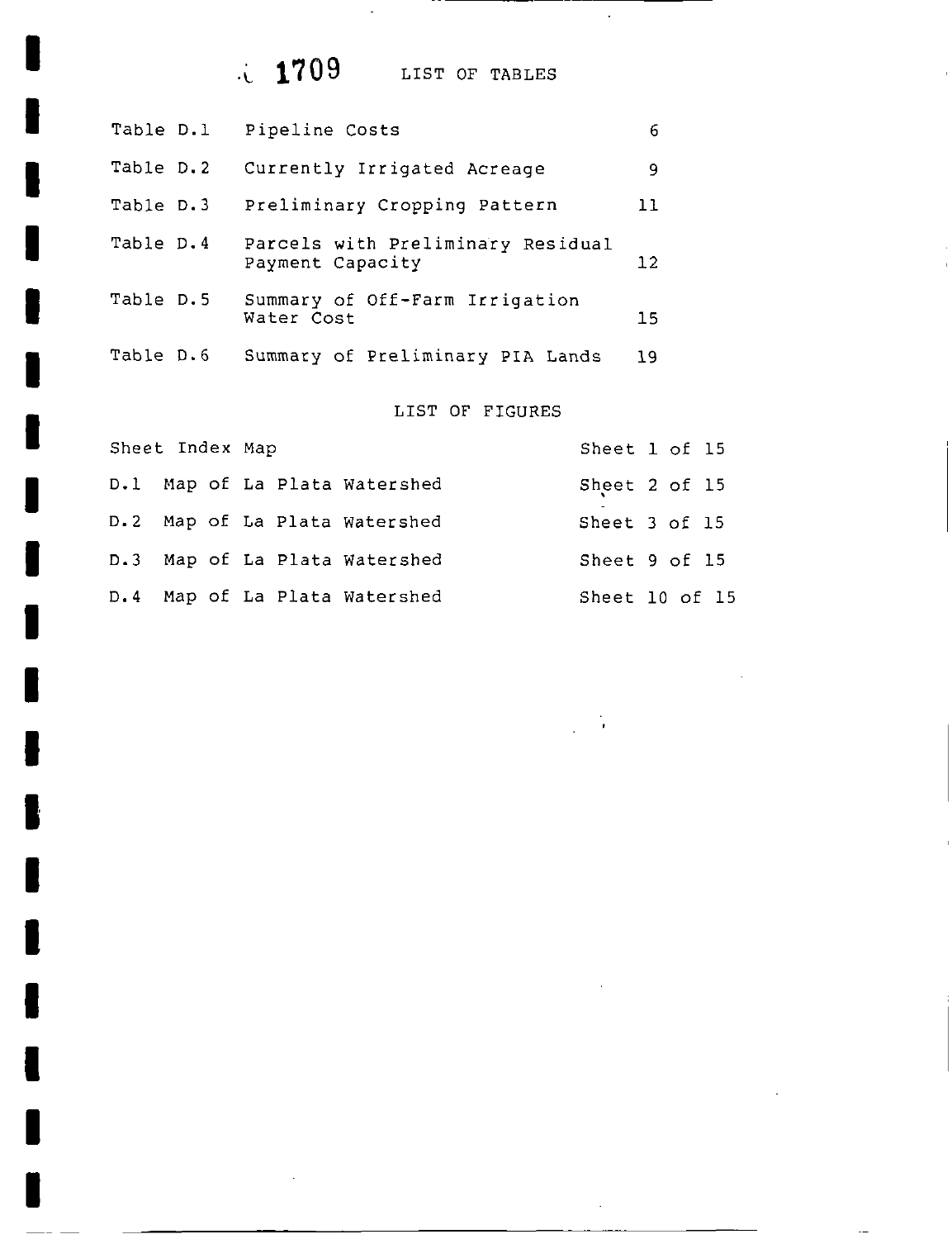# $1710$  FINAL REPORT

#### LA PLATA WATERSHED

### 0 1 GENERAL

I

I

I

I

I

I

I

I

I

I

I

I

I

I

I

I

I

I

I

The purpose of this task report is to present the methodology for determining practicably irrigable acreage (PIA) for the La Plata Watershed. The test for PIA requires that the revenues exceed the cost. The land under consideration when cropped and irrigated must return sufficient net positive income to pay for the costs of providing irrigation water to the farm headgate. In order to determine PIA it is necessary to conceptually design an irrigation transmission system to deliver water to the farm headgate for each arable parcel. The annualized cost of the off-farm irrigation water transmission system is compared to the net positive income (payment capacity) of the parcel.

Arable lands were identified by Stoneman and Landers. Potential crops, irrigation water requirements, on-farm irrigation systems cost and other related agronomic information were prepared by Boyle and presented in Task A and B reports. Economic methodology and net agricultural returns were prepared by Western Research Corporation

This preliminary PIA analysis compares the preliminary net agricultural return with the cost of water delivery from the primary water source to the parcel headgate. For this preliminary analysis, the highest net agricultural return for each climatic zone is used Off-farm irrigation transmission facilities were conceptually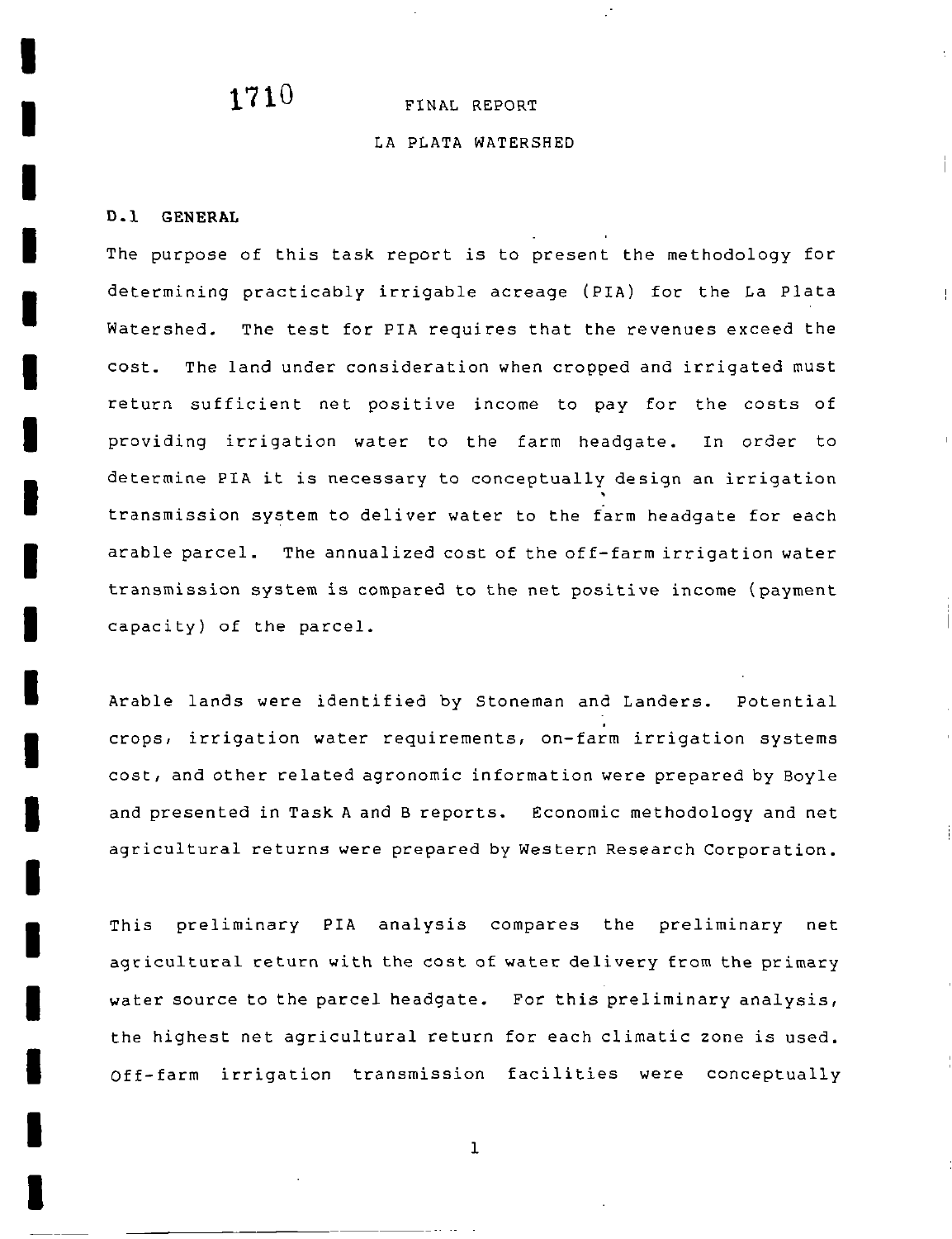designed for those parcels with preliminary payment capacities greater than the off-farm water pumping  ${\tt costs.}$  The pumping  ${\tt cost}$  was re-evaluated, added to the facilities cost, and compared to the preliminary payment capacity

To complete the PIA analysis, the cropping pattern and payment capacities were reviewed by the economist taking into account the practicality of the cropping pattern for the particular parcel and any agronomic costs that might be particular to the parcel. Several iterations of this process between the economist and the engineer were sometimes necessary in order to develop the most economical parcel and facilities layout. Those parcels that still exhibited positive residual payment capacity after these further analyses were then determined to be practicably irrigable

#### D.2 SELECTION OF PARCELS FOR OFF-FARM DESIGN

I

I

I

I

I

I

I

I

I

I

I

I

I

I

I

I

I

I

I

Parcels to be considered for PIA analysis were identified in the Task B Report along with on-farm irrigation costs. The Task B report identified irrigation costs for handmove sprinkler, sideroll sprinkler, gravity (furrow or basin), center pivot, and center pivot with sprinkler in the corners. Computer tabulation compared onfarm irrigation costs to the crop payment capacity for an alfalfa/barley crop rotation.

The first step in making this task analysis was determination of the presently irrigated lands on Southern Ute Indian lands. W. W. Wheeler & Associates, Inc., hydrology consultant, identified from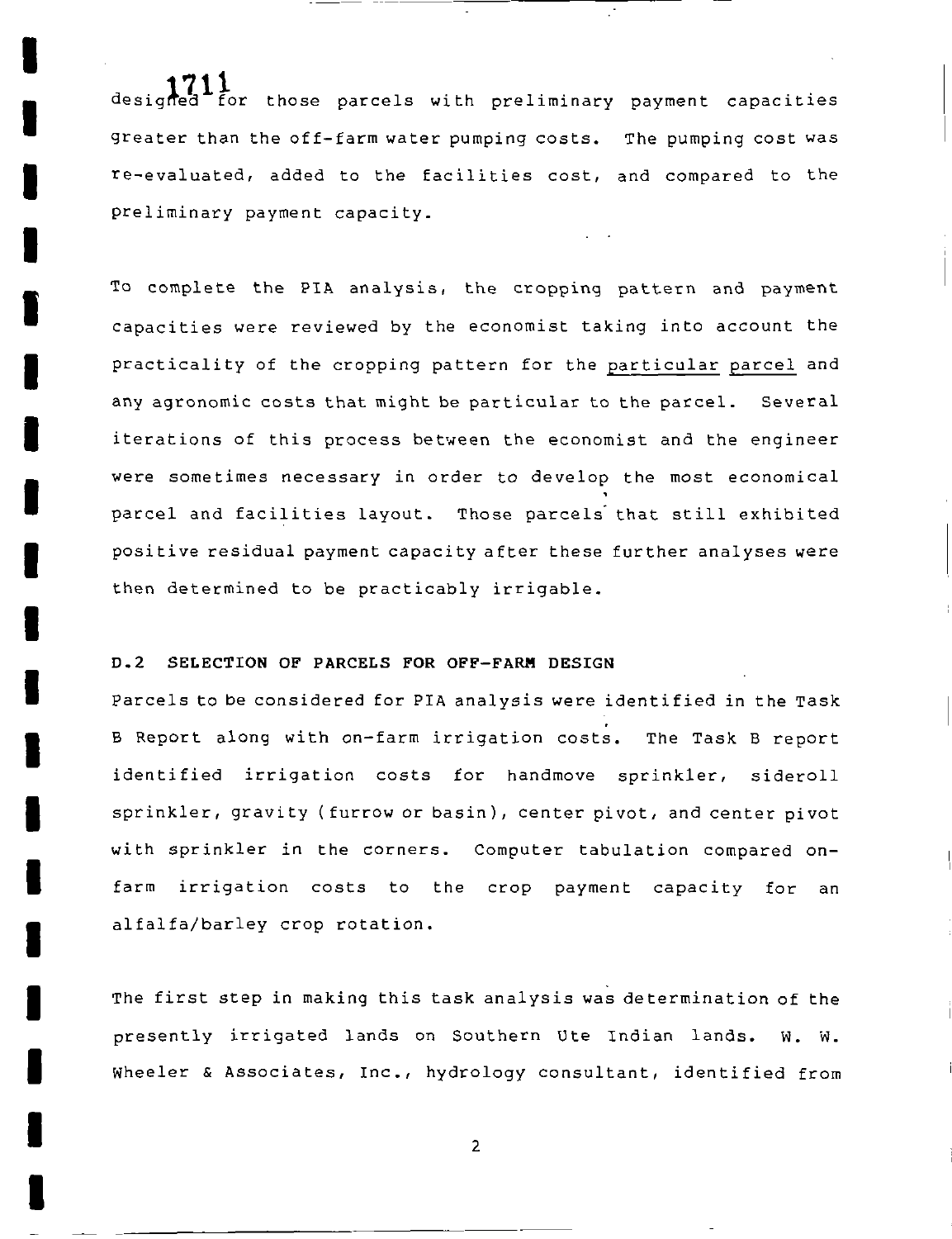I

I

I

I

I

I

I

I

I

I

I

I

I

I

I

I

I

I

I

aerial photographs and other information available to them the lands presently irrigated and provided to Boyle <sup>a</sup> marked print of the base map. The amount of irrigated acreage was then planimetered from the base map and tabulated. It should be noted that presently irrigated land covers some land not classified and Class 6 (non-irrigable) soils as determined by Stoneman-Landers, soil consultants.

For the remaining irrigable parcels, an analysis was made to determine the residual water payment capacity when only the off-farm static pumping lift costs where added to the on-farm costs identified in Task B. Based on the elevation of the nearest water supply and the elevation of the highest point in each parcel, the static lift to serve the parcel was calculated using the computer program developed for the Task B report. The power cost to lift the annual water requirement to each field was then calculated assuming <sup>a</sup> <sup>75</sup> percent pumping plant efficiency which is <sup>a</sup> conservatively high assumption and <sup>a</sup> field delivery pressure of <sup>60</sup> psi for all but gravity irrigated fields

It should be noted that the parcel water payment capacity residual analysis (Appendix D) was slightly modified from the analysis presented in the Task B draft report. Land leveling costs for gravity irrigated fields were not included in the Task B on-farm costs. The Task B report, however, estimated land leveling quantities in the range of one foot average cuts at a cost of \$0.50 to \$1.00 per cubic yard. As a conservatively low estimate, an average 6-inch cut at \$0.50 per cubic yard for a total cost of \$403 per acre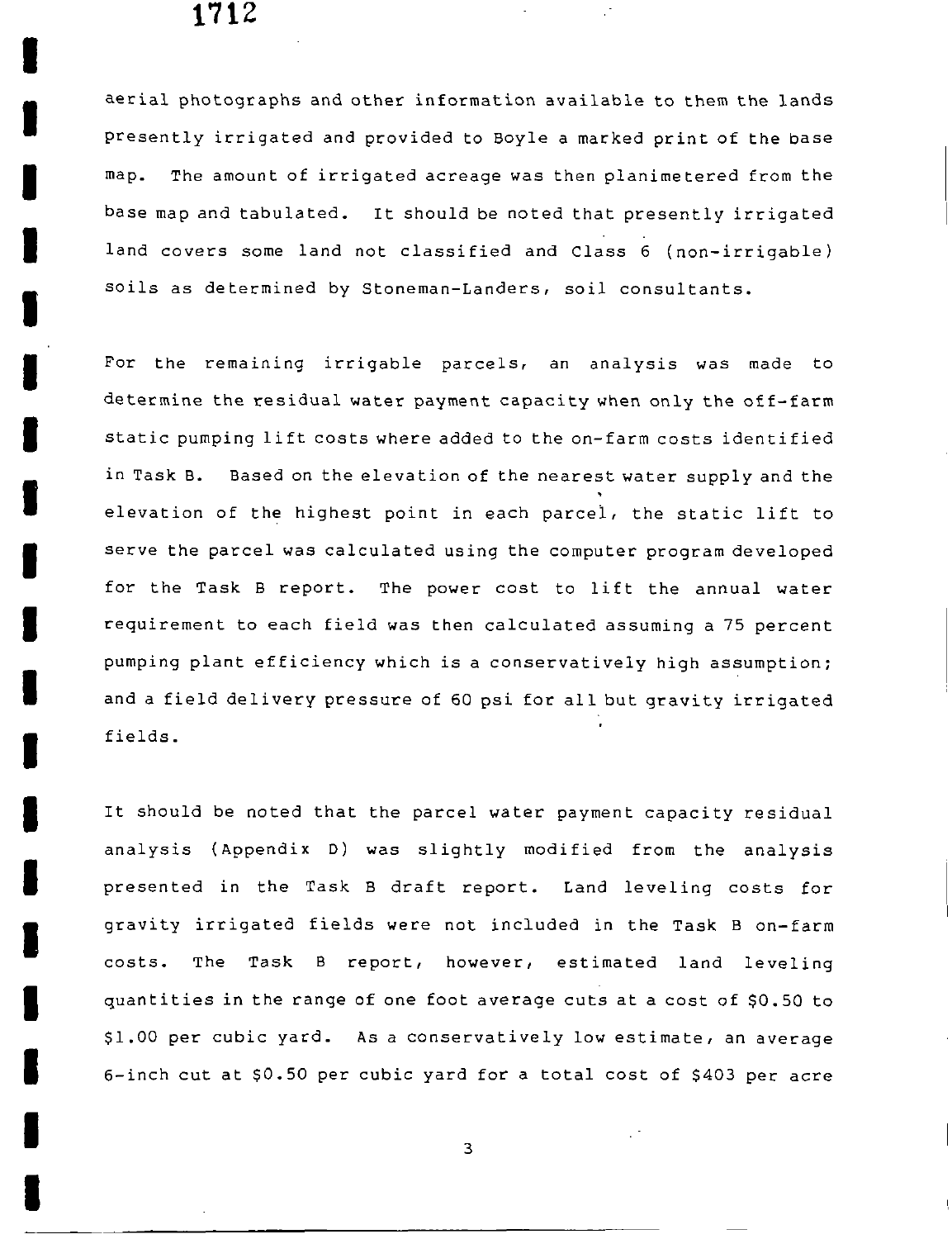was assumed for this Task D analysis. Amortizing this cost at 8-3/8 percent interest over 50 years gives a cost of \$34.40, or in round numbers, \$35 per acre. This cost was then included in the on-farm costs for gravity irrigation

#### D 3 OFF FARM IRRIGATION TRANSMISSION SYSTEM COST

### D.3.1 General

I

I

I

I

I

I

I

I

I

I

I

I

I

I

I

I

I

I

I

The off-farm irrigation transmission facilities will generally consist of transmission pipelines, pumping stations, and diversion facilities. Roads for access to pump stations; rights-of-way; and the extension of electrical power services to pumping stations were not included in the cost analysis. Costs for those items included are based on experience with similar facilities. All costs are then amortized using a discount rate of  $8-3/8$  percent over a 50 year project life

### D.3.2 Pumping Stations

Pump station costs were estimated using an equation which considers flow and horsepower as variables. The equation is based on Boyle's experience with various size agricultural pump stations which include pump motor, pump structure, valves, surge control, and power panel. The equation is:

Cost (\$) = 2441(GPM)<sup>0.41</sup> + 150(HP)<sup>1.05</sup>

where GPM is the system flow rate in gallons per minute and HP is the gross horsepower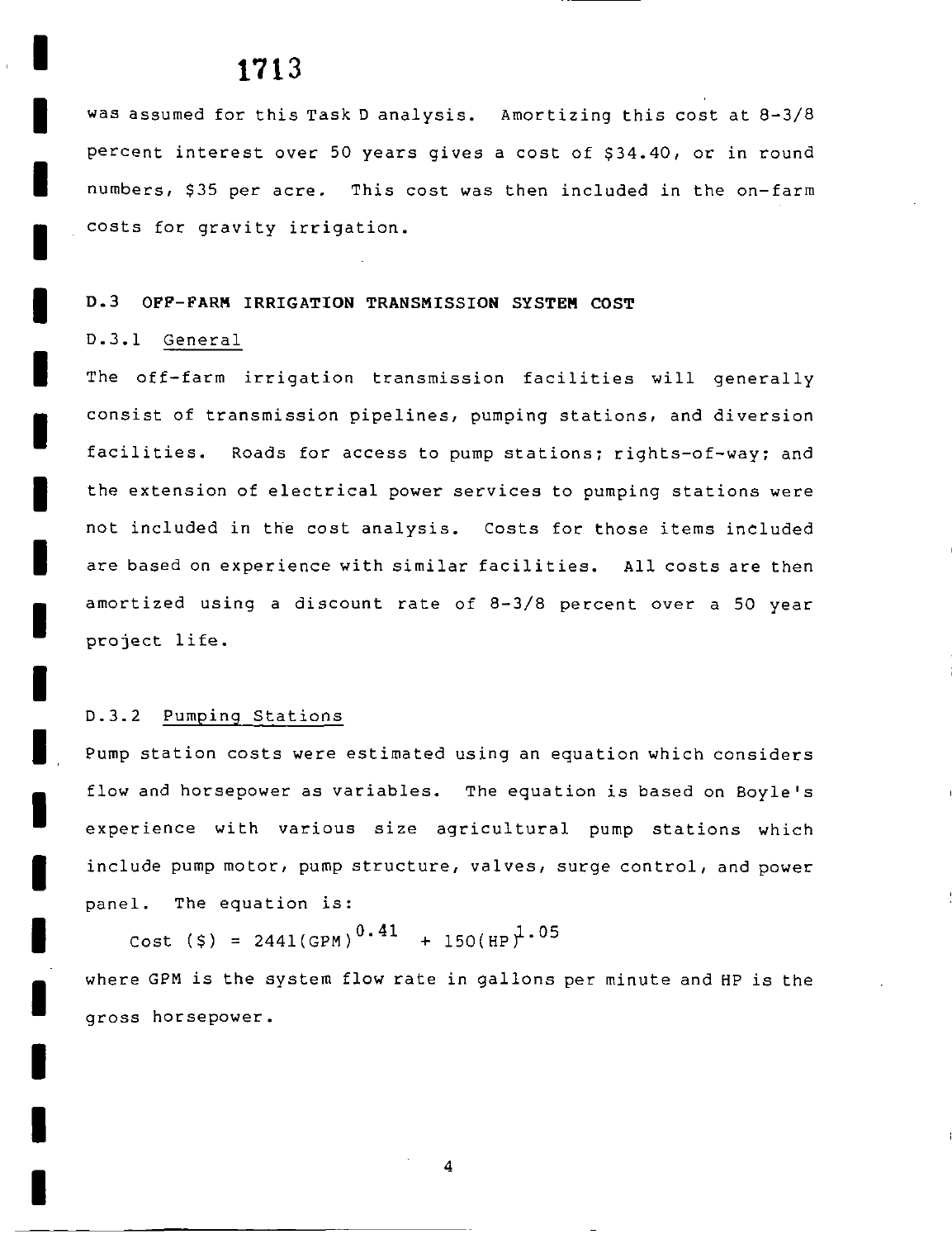I

I

I

I

I

I

I

I

I

I

I

I

I

I

I

I

I

I

I

## D.3.3 Pipelines

The cost of pipelines is estimated based on experience in water transmission pipeline work. The least cost type of pipe material for the various diameters is reflected in the estimate. Pipeline costs have been compared with pipeline cost estimates from the united States Bureau of Reclamation (USBR) Dolores Project as well as the Animas-La Plata Definite Plan Report. Installed estimated pipeline costs are shown in Table D.1.

#### D.3.4 River Diversion Structures

River diversion structures were included for parcels over <sup>30</sup> acres The diversion structure would be constructed across the river to form a pool of water with sufficient depth for the pump to draw from. A weir type diversion structure consists of <sup>a</sup> <sup>4</sup> foot high wall with <sup>a</sup> footing and riprap on each side for stability and protection from ice damage. The estimated cost of the structure is \$210 per foot. The diversion structures were estimated to be <sup>50</sup> feet long for the La Plata River

It may not be practical to build <sup>a</sup> massive diversion to serve <sup>a</sup> small parcel. A farmer farming a small parcel with low flow requirements would probably have a simple temporary diversion which could be nothing more than <sup>a</sup> berm graded across the river with <sup>a</sup> backhoe or dozer to form <sup>a</sup> shallow pool for his pump to take suction from if flows in the stream are low. If stream flows were too large to allow installation of a temporary diversion, a low flow could most likely be pumped without <sup>a</sup> diversion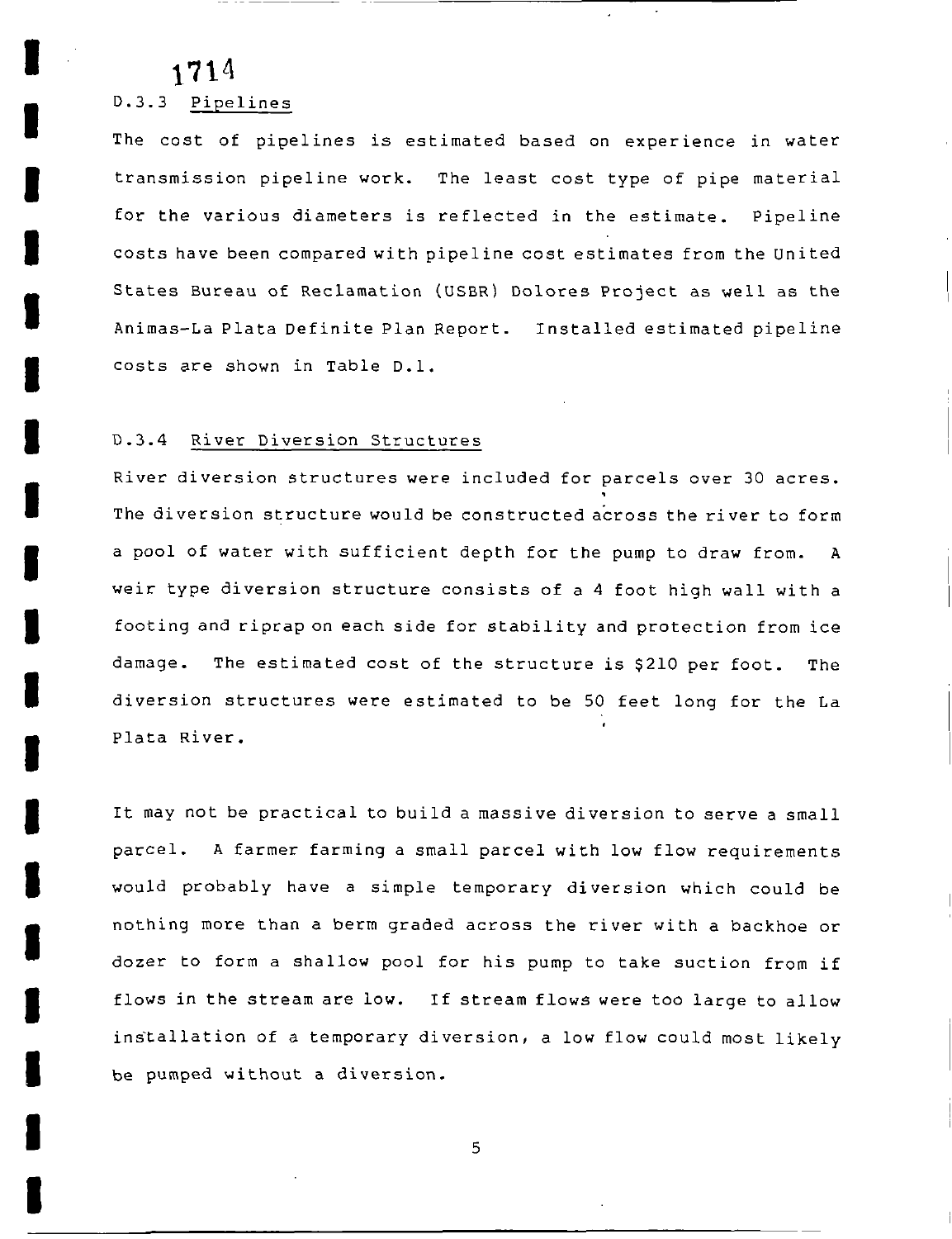I

I

I

I

I

I

I

I

I

I

I

I

I

I

I

I

I

I

I

## LA PLATA WATERSHED

 $\mathbb{R}^3$ 

 $\bar{\gamma}$ 

## TABLE D.1 PIPELINE COSTS

| Pipe                                  |        |        | Installed Cost | 1/<br>$- S/ft$ |        |            |
|---------------------------------------|--------|--------|----------------|----------------|--------|------------|
| Diamet.                               | 100    | 150    | 200            | 250            | 300    | 350        |
| (inch)                                | psi    | psi    | psi            | psi            | psi    | <u>psi</u> |
| $\boldsymbol{4}$                      | 10.50  | 11.00  | 11.50          | 12.00          | 12.50  | 13.00      |
|                                       | 12.00  | 12.50  | 13.00          | 14.00          | 14.50  | 15.00      |
| $\begin{array}{c} 6 \\ 8 \end{array}$ | 15.50  | 16.00  | 17.00          | 17.50          | 18.50  | 20.00      |
| 10                                    | 20.00  | 21.00  | 22.50          | 23.50          | 25.00  | 26.50      |
| 12                                    | 24.00  | 26.50  | 28.50          | 31.00          | 33.00  | 35.00      |
| 14                                    | 28.50  | 32.00  | 35.00          | 38.00          | 41.00  | 44.00      |
| 15                                    | 31.00  | 34.50  | 38.50          | 42.50          | 45.50  | 49.00      |
| 16                                    | 34.00  | 37.50  | 42.00          | 46.00          | 50.00  | 54.00      |
| 18                                    | 41.00  | 45.00  | 50.00          | 54.00          | 59.50  | 65.00      |
| 20                                    | 48.50  | 53.00  | 58.00          | 63.50          | 69.00  | 75.00      |
| 21                                    | 50.50  | 55.50  | 60.50          | 66.00          | 71.50  | 77.00      |
| 24                                    | 62.00  | 69.00  | 75.50          | 82.00          | 88.50  | 95.50      |
| 27                                    | 75.50  | 82.00  | 88.50          | 96.50          | 104.00 | 112.00     |
| 30                                    | 89.50  | 96.50  | 103.00         | 111.00         | 120.00 | 128.50     |
| 33                                    | 104.50 | 111.00 | 116.50         | 126.50         | 137.50 | 148.50     |
| 36                                    | 115.50 | 122.00 | 130.50         | 142.00         | 155.00 | 166.00     |
| 48                                    | 150.00 |        | 164.00         |                |        |            |
| 54                                    | 184.00 |        | 206.00         |                |        |            |
| 60                                    | 222.00 |        | 230.00         |                |        |            |
| 66                                    | 260.00 |        | 304.00         |                |        |            |
| 72                                    | 296.00 |        | 332.00         |                |        |            |
| 78                                    | 335.00 |        | 360.00         | $\bullet$      |        |            |

1/ Unit construction cost including 10% allowance for<br>appurtenances. appurtenances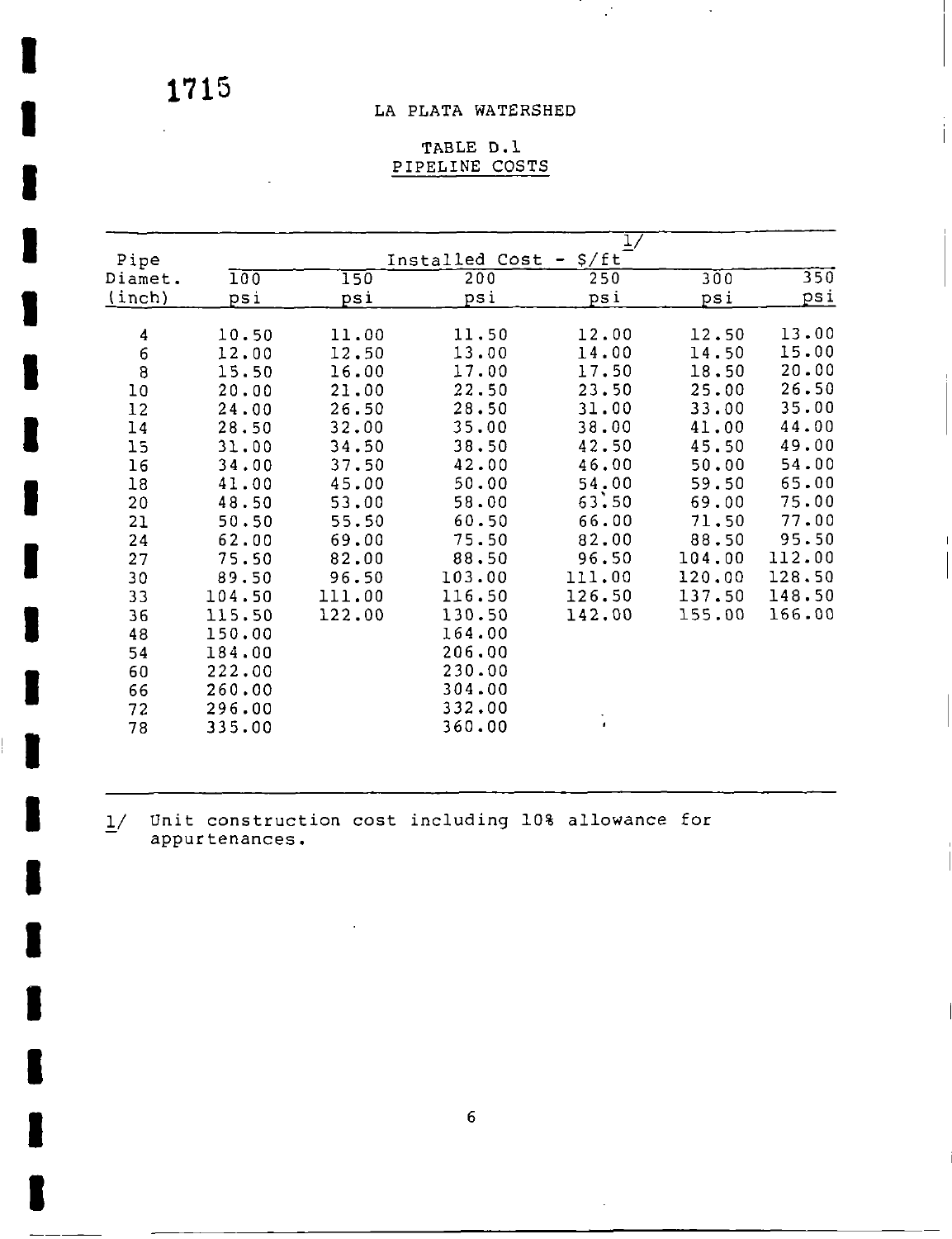# 171G

I

I

I

I

I

I

I

I

I

I

I

I

I

I

I

I

I

I

The berm may require regrading several times during the irrigation season. However, the overall cost of such diversions is minimal. The decision on the type and size of diversion will vary with each parcel and would require extensive review in the field. Therefore, in order to simplify the analysis it is assumed that no special diversion structure will be required for parcels of <sup>30</sup> acres or less

In cases where several parcels Can be served from one diversion and the combined acreage is over 30 acres, the cost of the diversion is divided between the parcels in proportion to parcel acreage. This approach is believed to be conservative (in favor of generating PIA) and realistic for this type of analysis

#### D.3.5 Other Costs

Annual maintenance of major facilities including pipelines, pump stations, and river diversions is estimated at 0.5 percent of the initial construction cost

The cost of electrical energy is assumed to be \$0.068605/KWhr for the Southern Ute area and \$0.065039/KWhr for the Mountain Ute area. These are commercial user rates being charged during the first half of 1985. A detailed discussion of the power costs was previously provided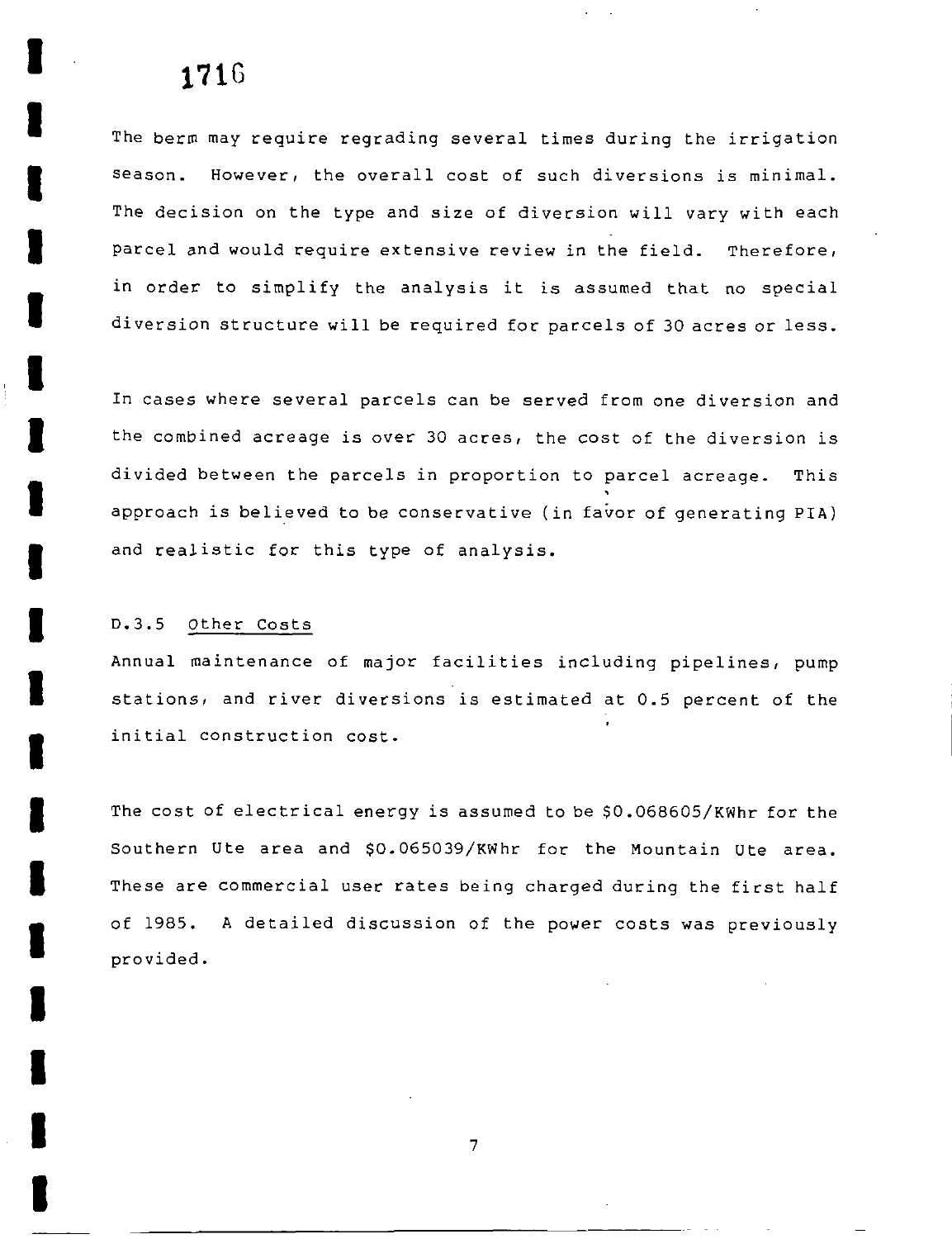I

I

I

I

I

I

I

I

I

I

I

I

I

I

I

I

I

I

I

#### D.3.6 Other Costs not Included

Other known costs which could be considered are costs for access  $\cdot$ roads to the pump stations, right-of-way costs where pipelines or pump stations may be on non-Indian land, and costs to provide electric power service to the pump station. These costs are either minor and/or difficult to estimate with available information. Therefore, for these preliminary analyses, they have not been considered at this time

The cost of power line extensions to serve pumping facilities could be quite high, especially if three phase power is required. Three phase power will be required for pump stations over <sup>25</sup> horsepower

#### 0 4 PRELIMINARY PRACTICABLE IRRIGABLE ACREAGE

#### D.4.1 Existing Irrigated Lands

Lands currently irrigated are assumed to be PIA requiring no further evaluation. Table D.2 summarizes the currently irrigated acreage in the watershed. The acreage is also identified on maps included as Figure D.1, D.2, D.3, and  $D-4$ .

#### D.4.2 Water Supply

An examination of the hydrology data for the La Plata River shows that there is sufficient virgin flow during the summer irrigation periods to serve the potential arable lands directly from the river Therefore, it was not necessary to perform any operational studies involving storage reservoirs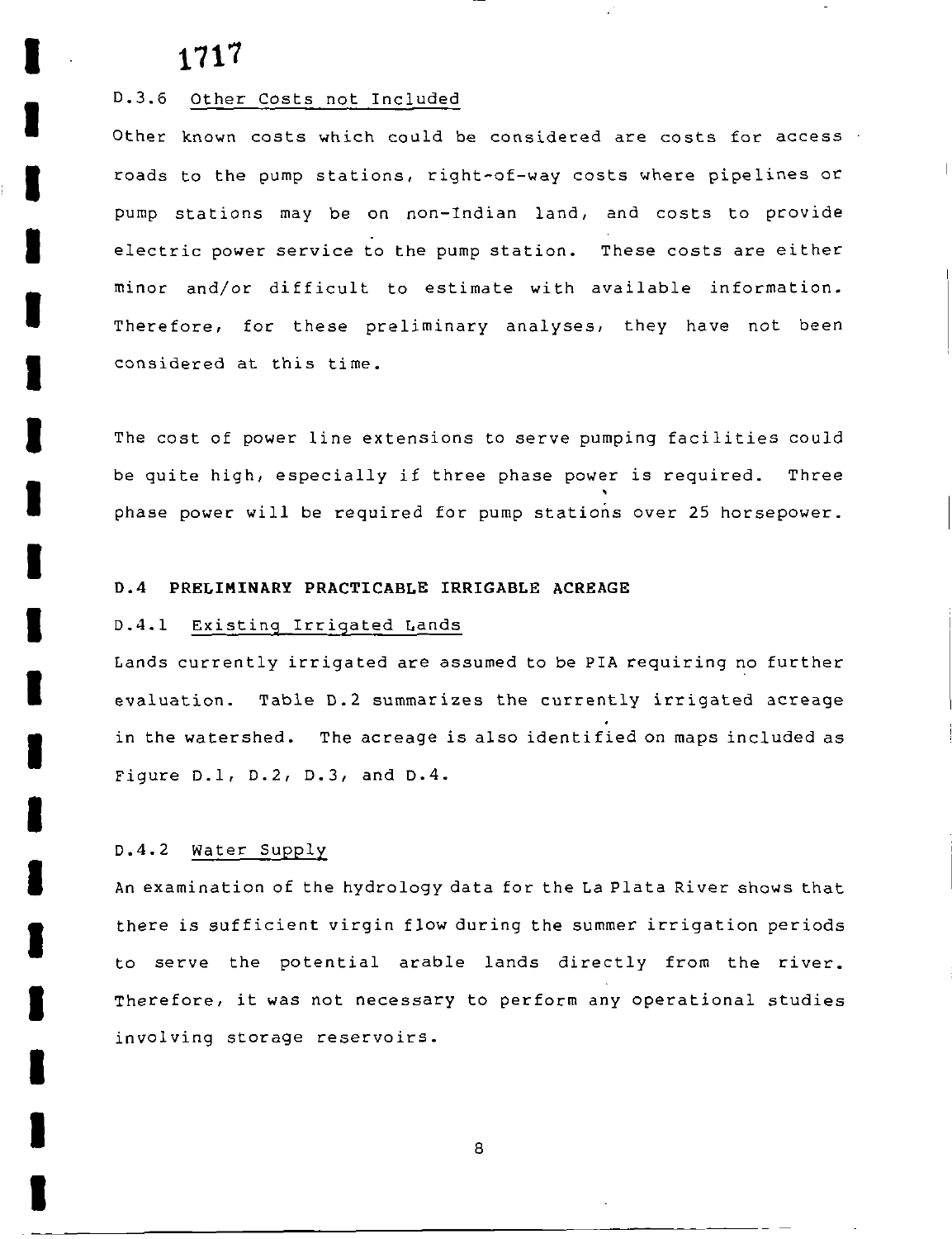--<del>------</del>-

I

I

I

I

I

I

I

I

I

I

I

I

I

I

I

I

# LA PLATA WATERSHED

 $\sim$ 

 $\mathbf{r}$ 

in the

| Parcel<br>No. | Currently<br>Irrigated<br>Gross Acres | $\overline{\text{Non}}$<br>Irrigated<br>Gross Acres |
|---------------|---------------------------------------|-----------------------------------------------------|
| L 39          | 7                                     | 26                                                  |
| $L$ 43        | $6\,$                                 | T                                                   |
| $L$ 63        | 7                                     | 125                                                 |
| $L$ 65        | 51                                    | 14                                                  |
| L 75          | 28                                    | 9<br>٠                                              |
| L 76          | 40                                    | $\mathbf 0$                                         |
| L 77          | 4                                     | 64                                                  |
| Unparcelled   | 8                                     |                                                     |
| TOTAL         | 151                                   | 239                                                 |

# TABLE D.2 CURRENTLY IRRIGATED ACREAGE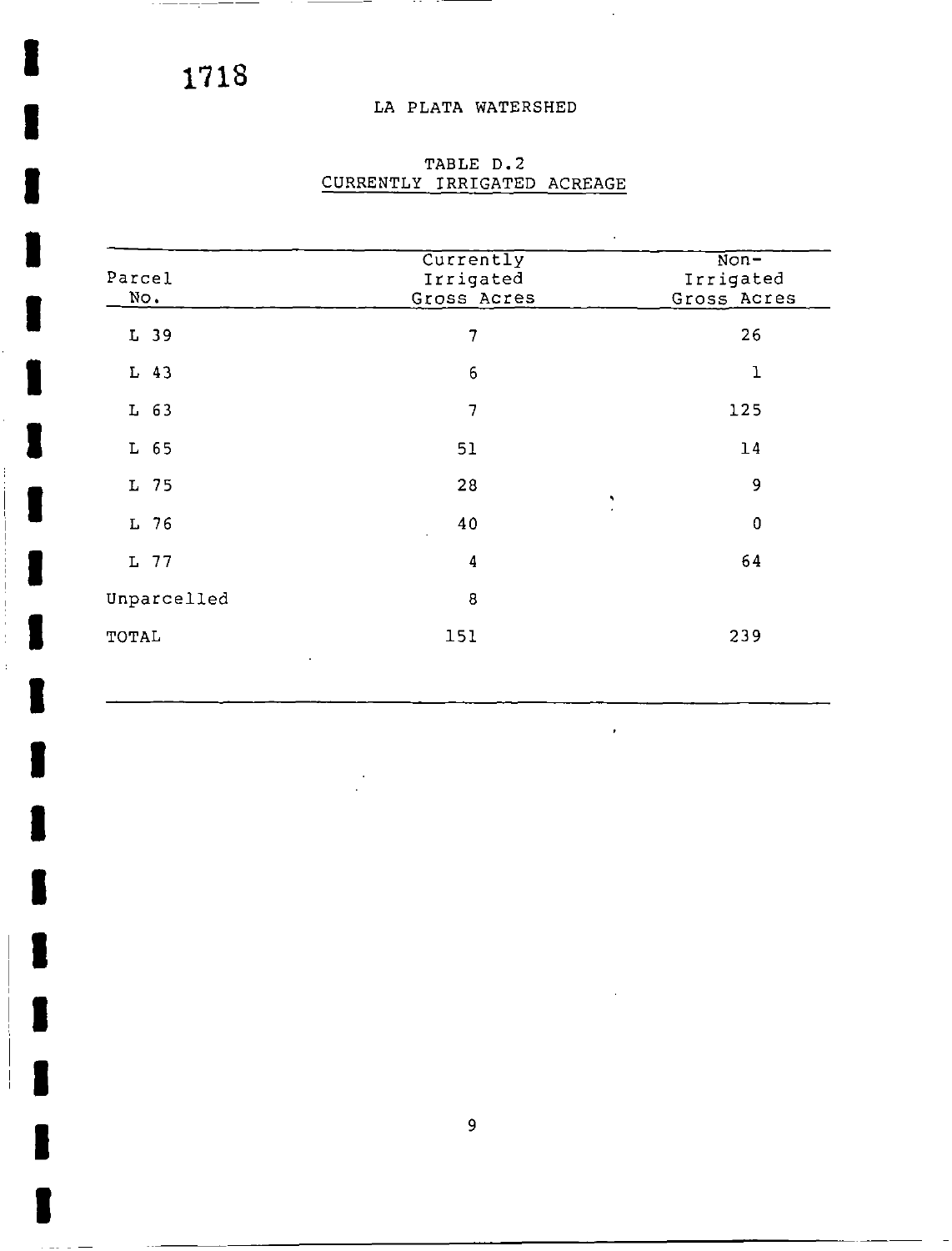I

I

I

I

I

I

I

I

I

I

I

I

I

I

I

I

I

I

I

### D.4.3 Cropping Pattern

For the preliminary analysis of PIA, a cropping pattern with the highest net agricultural returns was used. Table D.3 identifies this cropping pattern as well as the net agricultural return. Parcels in the La Plata watershed are located in climatic zones  $D_1$ ,  $E_1$  $F$ ,  $G$ , and  $H$ .

## D.4.4 Preliminary PIA Analysis

<sup>A</sup> preliminary PIA analysis was performed comparing <sup>a</sup> parcel <sup>s</sup> payment capacity with <sup>a</sup> preliminary estimate of the cost to pump water from the river to the parcel. This preliminary water cost was based on the static pumping lift (the difference in elevation from the water surface in the river to the elevation of the parcel) for gravity irrigated fields or plus <sup>a</sup> field delivery pressure of <sup>60</sup> psi for sprinkler irrigation. Detailed tabulations of the analysis are shown in Appendix D.1. Table D.4 identifies only those parcels with an initial positive residual payment capacity requiring further consideration. A total of 82 parcels covering 2,573 acres showed an initial positive residual payment capacity

An off-farm irrigation transmission system was designed for those parcels near the La Plata River showing an initial positive payment capacity. Those calculations are shown in Appendix D.2 and summarized in Table D.5. Parcels with a positive payment capacity after comparing the residual payment capacity to the cost of water are initially identified as practicably irrigable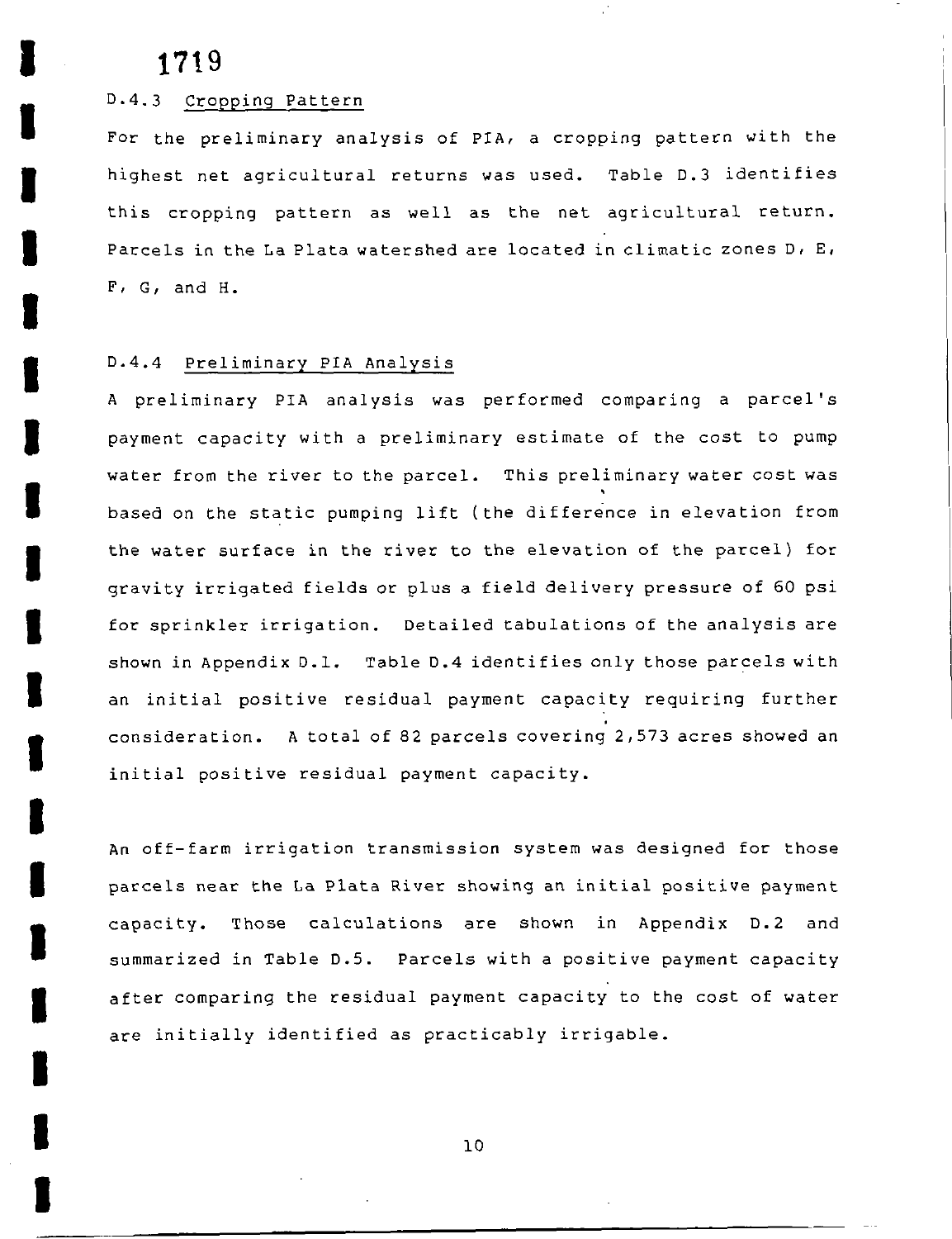$\cdot$   $-$ 

 $\overline{\phantom{a}}$ 

I

I

I

I

I

I

I

I

I

I

I

I

I

I

I

I

I

I

I

### LA PLATA WATERSHED

 $\bar{z}$ 

| $\mathbf{A}$<br>$\mathbf{B}$ | < 5,000           |                      |     |
|------------------------------|-------------------|----------------------|-----|
|                              |                   | Corn, Soybeans       | 375 |
|                              | $5,000 - 5,400$   | Corn, Soybeans       | 330 |
| $\mathsf{C}$                 | $5,400 - 5,800$   | Corn, Soybeans       | 285 |
| D                            | $5,800 - 6,200$   | Alfalfa, Malt Barley | 270 |
| E                            | $6, 200 - 6, 600$ | Alfalfa, Malt Barley | 240 |
| F                            | $6,600 - 7,000$   | Alfalfa, Malt Barley | 210 |
| G                            | $7,000 - 7,400$   | Alfalfa, Malt Barley | 185 |
| H                            | $7,400 - 7,800$   | Alfalfa, Malt Barley | 160 |
| $\mathbf I$                  | $7,800 - 8,200$   | Grass Hay, Pasture   | 85  |
| J                            | >8,200            | Grass Hay, Pasture   | 70  |

## TABLE D.3 PRELIMINARY CROPPING PATTERN

- 1/ Cropping mix and maximum net agricultural return provided by<br>Western Research Corporation, April 11, 1986.
- $2/$  Maximum net agricultural returns do not include on-farm irrigation costs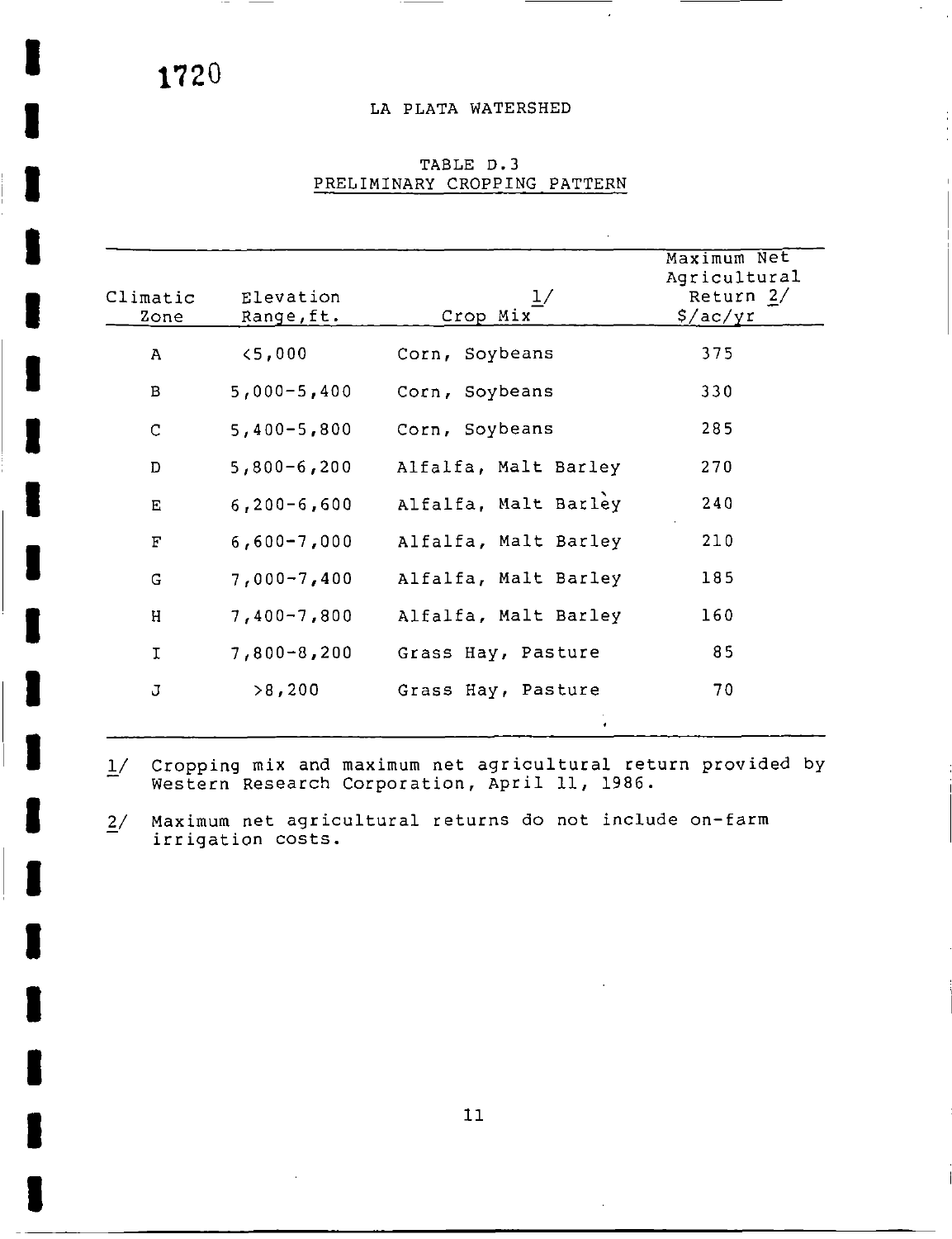I

I

I

I

 $\vert$ 

I

I I

I

I

I

I

# LA PLATA WATERSHED

# TABLE D.4 PARCELS WITH PRELIMINARY RESIDUAL PAYMENT CAPACITY Considering pumping only

| Parcel Gross |                |          |                |                | Prelim. Residual Payment Capacity (\$/ac/yr) |                                                         |
|--------------|----------------|----------|----------------|----------------|----------------------------------------------|---------------------------------------------------------|
| No.          | Acres          |          |                |                |                                              | Hndmve. 1/ Sdroll. 2/ Grav. 3/ Cntrpvt. 4/ Cpvt/Hmv. 5/ |
| L16          | 42             | 12       | $-6$           | $-45$          |                                              |                                                         |
| L17          | 30             | 4        | $-25$          | $-46$          |                                              |                                                         |
| L19          | 18             | 4        | $-39$          | $-39$          |                                              |                                                         |
| L21          | 10             | 8        | $-70$          | $-33$          |                                              |                                                         |
| L22          | 34             | 10       | $-18$          | $-42$          |                                              |                                                         |
| L23          | 37             | 36       | 9              | $-16$          |                                              |                                                         |
| L24          | 17             | 32       | $-15$          | $-8$           |                                              |                                                         |
| L25          | 56             | 56       | 38             | $\overline{0}$ | $-75$                                        | $-65$                                                   |
| L26          | 8              | 12       | $-101$         | $-21$          |                                              |                                                         |
| L27          | 67             | 71       | 52             | 13             | $-47$                                        | $-38$                                                   |
| L28          | 49             | 90       | 71             | 37             | $-52$                                        | $-42$                                                   |
| L29          | 54             | 71       | 52             | 16             | $-63$                                        | $-54$                                                   |
| L30          | 37             | 93       | 68             | 47             |                                              |                                                         |
| L31          | $1\,8$         | 106      | 63             | 72             |                                              |                                                         |
| L32          | 22             | 114      | 81             | 79             |                                              |                                                         |
| L33          | $\bf 8$        | 86       | $-26$          | 61             |                                              |                                                         |
| L34          | $\mathbf 9$    | 75       | $-20$          | 48             |                                              |                                                         |
| L36          | 20             | 53       | 16             | 9              |                                              |                                                         |
| L37          | 18             | 53       | $\overline{7}$ | 9              |                                              |                                                         |
| L38          | 63             | 59       | 37             | $-1$           | $-66$                                        | $-55$                                                   |
| L39          | 26             | 75       | 42             | 30             |                                              |                                                         |
| L40          |                | 75       | 40             | 33             |                                              |                                                         |
|              | 22             |          | 66             |                |                                              |                                                         |
| L41          | 53             | 87       | $-48$          | 30             | $-51$                                        | $-41$                                                   |
| L42          | 9<br>${\bf 1}$ | 49       |                | 14             |                                              |                                                         |
| L43          |                | 22       | $-145$         | $-10$          |                                              |                                                         |
| L44          | 96             | 74       | 56             | 13             | $-10$                                        | $-2$                                                    |
| L45          | 32             | 85       | 55             | 36             |                                              |                                                         |
| L46<br>L47   | 15<br>$\bf 8$  | 86<br>62 | 29<br>$-51$    | 49<br>32       |                                              |                                                         |
| L48          | $10\,$         | 66       | $-11$          | 29             |                                              |                                                         |
| L49          | 15             | 73       | 16             |                |                                              |                                                         |
| L50          | 17             | 70       | 22             | 35             |                                              |                                                         |
|              |                |          |                | 32             |                                              |                                                         |
| L51          | 25             | 100      | 68             | 61             |                                              |                                                         |
| L52          | 37             | 98       | 72             | 50             |                                              |                                                         |
| L53          | 30             | 103      | 73             | 60             |                                              |                                                         |
| L54          | 25             | 117      | 86             | 81             |                                              |                                                         |
| L55          | 34             | 92       | 64             | 45             |                                              |                                                         |
| L56          | 15             | 26       | $-32$          | $-18$          |                                              |                                                         |
| L58          | 9              | 20       | $-77$          | $-16$          |                                              |                                                         |
| L59          | 27             | 69       | 36             | 22             |                                              |                                                         |
| L60          | 15             | 40       | $-16$          | $-1$           |                                              |                                                         |

 $^{\circ}$  2 12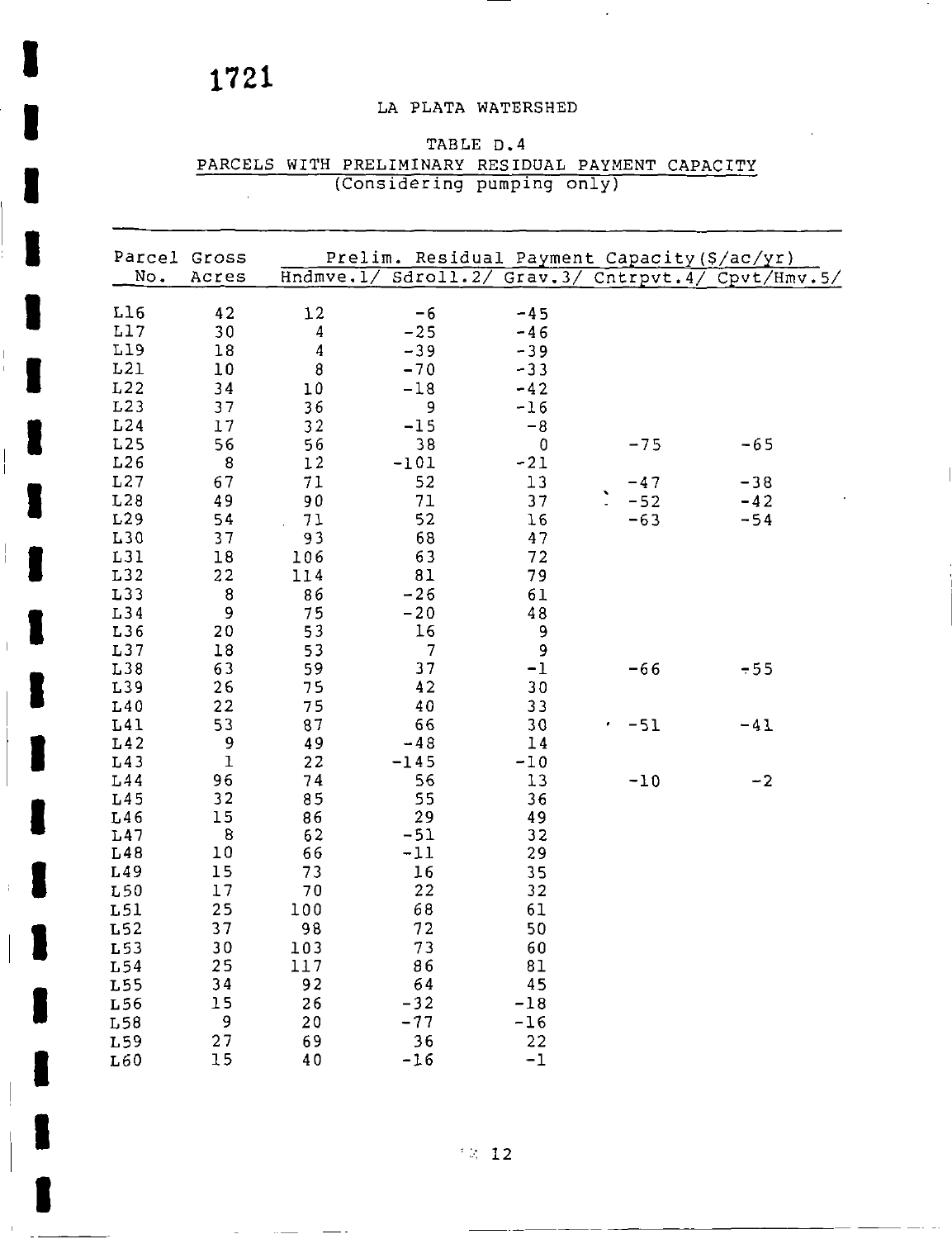Table D.4, continued

 $\overline{\phantom{a}}$ 

 $\begin{array}{c} 1 \\ 1 \end{array}$ 

 $\frac{1}{\cdot}$ 

 $\blacksquare$ 

 $\overline{\phantom{a}}$ 

 $\parallel$ J

 $\epsilon$ 

 $\frac{1}{2}$ 

 $\begin{bmatrix} 1 \\ 1 \\ 1 \end{bmatrix}$ 

I

| Parcel Gross |           |           |              |       | Prelim. Residual Payment Capacity (\$/ac/yr) |                                                    |
|--------------|-----------|-----------|--------------|-------|----------------------------------------------|----------------------------------------------------|
| No.          | Acres     |           |              |       |                                              | Hndmve.1/ Sdroll.2/ Grav.3/ Cntrpvt.4/ Cpvt/Hmv.5/ |
|              | 9         |           | $-57$        | 4     |                                              |                                                    |
| L61<br>L62   |           | 40        | 57           | 13    | $\overline{7}$                               | 13                                                 |
| L63          | 110       | 74<br>112 | 93           | 58    | 70                                           | 67                                                 |
| L64          | 125<br>15 | 119       | 62           | 85    |                                              |                                                    |
| L65          | 14        | 108       | 47           | 73    |                                              |                                                    |
| L66          | 16        | 151       | 98           | 119   |                                              |                                                    |
| L68          | 52        | 4         | $-14$        | $-55$ | $-128$                                       | $-119$                                             |
| L69          | 33        | 3         | $-25$        | $-49$ |                                              |                                                    |
| L70          | 56        | 6         | $-12$        | $-53$ | $-121$                                       | $-112$                                             |
| L74          | 39        | 28        | $\mathbf{2}$ | $-26$ |                                              |                                                    |
| L75          | 9         | 61        | $-34$        | 33    |                                              |                                                    |
| L77          | 64        | 88        | 71           | 34    | $-33$                                        | $-24$                                              |
| L78          | 9         | 73        | $-22$        | 45    |                                              |                                                    |
| L79          | 6         | 67        | $-80$        | 43    | Ň                                            |                                                    |
| L80          | 10        | 94        | 17           | 61    |                                              |                                                    |
| L81          | 9         | 40        | $-55$        | 10    |                                              |                                                    |
| L82          | 39        | 47        | 22           | $-4$  |                                              |                                                    |
| L83          | 7         | 23        | $-107$       | $-5$  |                                              |                                                    |
| L84          | $\bf 8$   | 6         | $-106$       | $-24$ |                                              |                                                    |
| L85          | 32        | 80        | 52           | 35    |                                              |                                                    |
| L86          | 27        | 104       | 73           | 65    |                                              |                                                    |
| L87          | 40        | 63        | 45           | 11    |                                              |                                                    |
| L88          | 11        | 34        | $-38$        | $-3$  |                                              |                                                    |
| L89          | 11        | 52        | $-20$        | 15    |                                              |                                                    |
| L90          | 7         | 25        | $-105$       | $-2$  |                                              |                                                    |
| L91          | 13        | 110       | 47           | 79    |                                              |                                                    |
| L92          | 16        | 136       | 86           | 107   |                                              |                                                    |
| L93          | 5         | 27        | $-138$       | ı     |                                              |                                                    |
| L94          | 10        | 106       | 30           | 76    |                                              |                                                    |
| L127         | 38        | 51        | 26           | ı     |                                              |                                                    |
| L128         | 23        | 48        | 16           | 8     |                                              |                                                    |
| L129         | 184       | 63        | 45           | 6     | 43                                           | 32                                                 |
| L131         | 37        | 84        | 58           | 36    |                                              |                                                    |
| L132         | 38        | 113       | 88           | 68    |                                              |                                                    |
| L133         | 14        | 101       | 42           | 69    |                                              |                                                    |
| L134         | 132       | 138       | 122          | 89    | 107                                          | 89                                                 |
| L135         | 21        | 127       | 95           | 96    |                                              |                                                    |
| L136         | 39        | 122       | 98           | 78    |                                              |                                                    |
| L137         | 50        | 135       | 120          | 89    | $-6$                                         | $\boldsymbol{z}$                                   |
| L138         | 53        | 156       | 141<br>37    | 111   | 17                                           | 26                                                 |
| L139         | 16        | 89        |              | 54    |                                              |                                                    |

 $\mathcal{L}$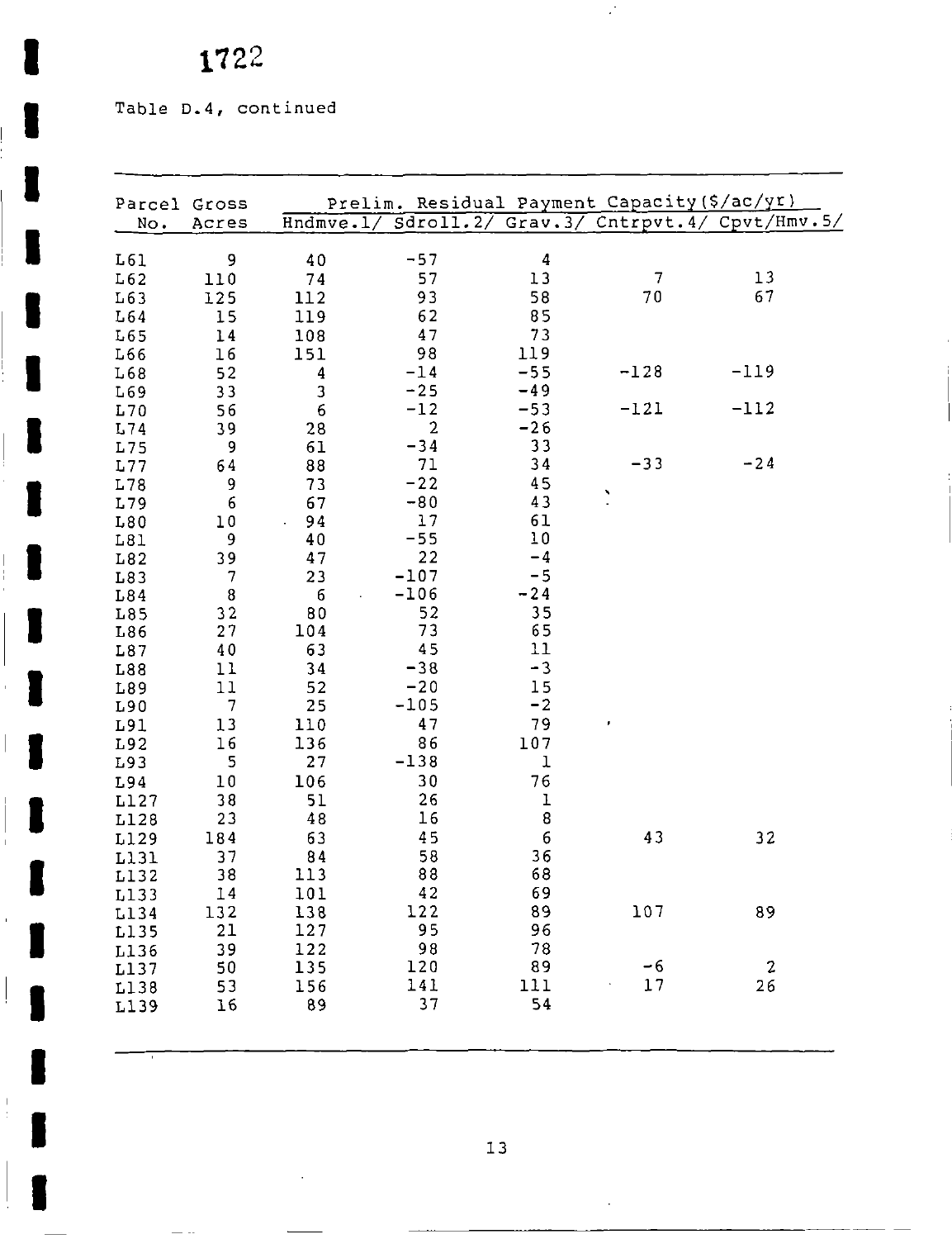I

I

I

I

I

I

I

I

I

I

I

I

I

I

I

I

I

I

I

Table D.4, Continued

- $\frac{1}{4}$  Hndmve Handmove sprinkler, on-farm irrigation system.
- Sdroll Sideroll sprinkler, on-farm irrigation system.  $\frac{2}{3}$  Sdroll - Sideroll sprinkler, on-farm irrig<br> $\frac{3}{3}$  Grav - Gravity on-farm irrigation systems.
- 
- $\frac{4}{ }$  Cntrpvt Center pivot sprinkler, on-farm irrigation system.
- $5/$ Cpvt/hmv - Center pivot sprinkler, on-farm irrigation system with hand move in the corners.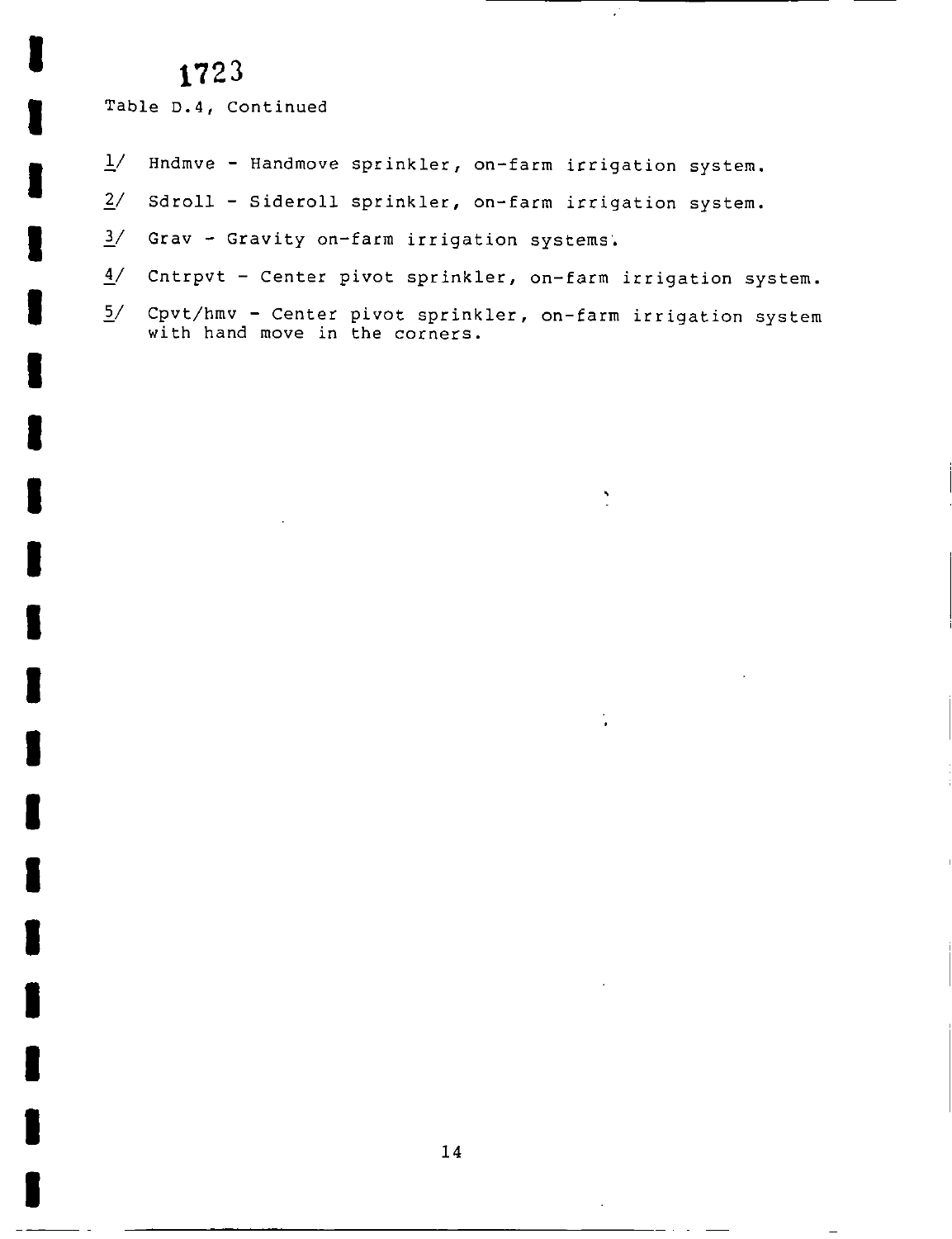$\sim$ 

I

I

I

I

I

I

I

I

I

I

I

I

I

I

I

I

I

I

# 1724 LA PLATA WATERSHED

 $\sim 10$ 

### TABLE D.5

# SUMMARY OF OFF-FARM IRRIGATION WATER COST

| Parcel<br>No. | Gross<br>Acres | 1/<br>Net<br>Acres | $\overline{2}/$<br>Pay.Cap.<br>$\frac{2}{2}$ /ac/yr | Water<br>Cost<br>S/ac/yr | Residual<br>Pay.Cap.<br>\$/ac/yr |
|---------------|----------------|--------------------|-----------------------------------------------------|--------------------------|----------------------------------|
| L16           | 42             | 41.5               | 144                                                 | 700                      | -556                             |
| L17           |                |                    | 139                                                 | 911                      | $-772$                           |
| L19           | 30<br>18       | 30<br>18           | 131                                                 | 856                      | $-725$                           |
| L21           | 10             | 10                 | 110                                                 | 1,628                    | $-1,518$                         |
| L22           | 34             | 34                 | 141                                                 | 1,217                    | $-1,076$                         |
| L23           | 37             | 37                 | 142                                                 | 1,035                    | $-893$                           |
| L24           | 17             | 17                 | 128                                                 | 446                      | $-318$                           |
| L25           | 56             | 55.4               | 144                                                 | 314                      | $-170$                           |
| L26           | 8              | 8                  | 93                                                  | 910                      | $-817$                           |
| L27           | 67             | 66.3               | 144                                                 | 204                      | $-60$                            |
| L28           | 49             | 48.5               | 144                                                 | 251                      | $-107$                           |
| L29           | 54             | 53.4               | 144                                                 | 205                      | $-61$                            |
| L30           | 37             | 37                 | 168                                                 | 333                      | $-165$                           |
| L31           | 18             | $1\,8$             | 157                                                 | 279                      | $-122$                           |
| L32           | 22             | 22                 | 163                                                 | 217                      | $-54$                            |
| L33           | 8              | 8                  | 119                                                 | 247                      | $-128$                           |
| L34           | 9              | $\overline{9}$     | 126                                                 | 305                      | $-179$                           |
| L36           | 20             | 20                 | 93                                                  | 187                      | $-94$                            |
| L37           | 18             | 18                 | 87                                                  | 304                      | $-217$                           |
| L38           | 63             | 62.3               | 100                                                 | 181                      | $-81$                            |
| L39           | 26             | 26                 | 117                                                 | 216                      | -99                              |
| L40           | 22             | 22                 | 115                                                 | 178                      | $-63$                            |
| L41           | 53             | 52.4               | 122                                                 | 132                      | $-10$                            |
| L42           | 9              | 9                  | 79                                                  | 247                      | $-168$                           |
| L43           | $\mathbf{1}$   | $\overline{1}$     | 51                                                  | 911                      | $-860$                           |
| L44           | 96             | 95                 | 121                                                 | 134                      | $-13$                            |
| L45           | 32             | 32                 | 119                                                 | 172                      | $-53$                            |
| L46           | 15             | 15                 | 123                                                 | 243                      | $-120$                           |
| L47           | 8              | 8                  | 93                                                  | 283                      | $-190$                           |
| L48           | 10             | $1\,0$             | 110                                                 | 349                      | $-239$                           |
| L49           | 15             | 15                 | 123                                                 | 388                      | $-265$                           |
| L50           | 17             | 17                 | 128                                                 | 226                      | $-98$                            |
| L51           | 25             | 25                 | 138                                                 | 162                      | $-24$                            |
| L52           | 37             | 37                 | 142                                                 | 166                      | $-24$                            |
| L53           | 30             | 30                 | 139                                                 | 149                      | $-10$                            |
| L54           | 25             | 25                 | 164                                                 | 165                      | $-1$                             |
| L55           | 34             | 34                 | 141                                                 | 205                      | $-64$                            |
| L56           | 15             | 15                 | 80                                                  | 844                      | $-764$                           |
| L58           | $\cdot$ 9      | 9                  | 79                                                  | 988                      | $-909$                           |
| L59           | 27             | 27                 | 117                                                 | 1,178                    | $-1,061$                         |
| L60           | 15             | 15                 | 102                                                 | 1,539                    | $-1,437$                         |

 $\blacksquare$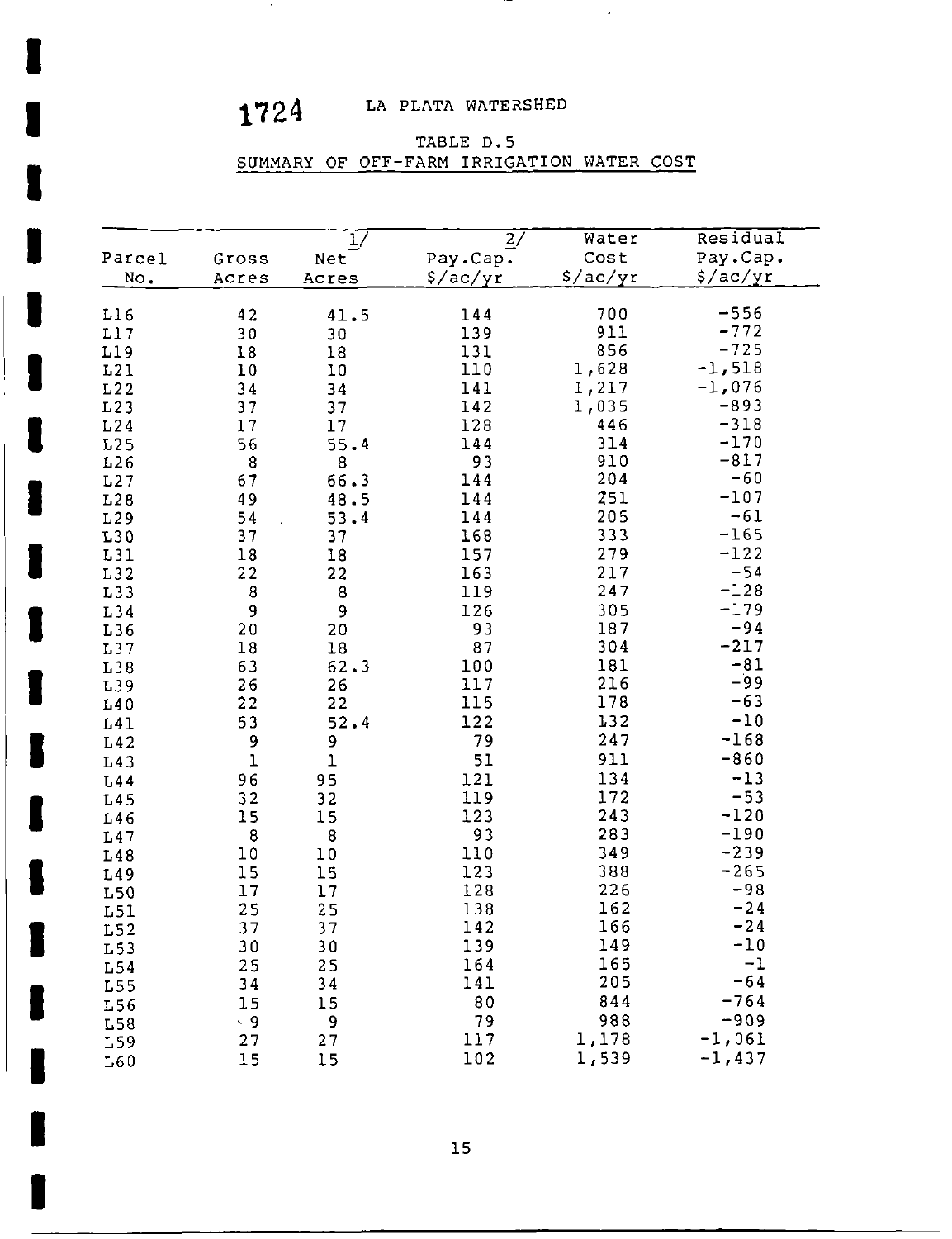r 1

I

I

I

I

I

I

I

I

I

I

I

 $\begin{array}{\sqrt{2}}$ 

I

I

I

 $\parallel$  **I** 

 $\mathbb T$  $\mathbf{I}$ 

I

# TABLE D <sup>5</sup> continued

|              |                |                                |                |               | Residual         |
|--------------|----------------|--------------------------------|----------------|---------------|------------------|
| Parcel       |                | ı,                             | 2/<br>Pay.Cap. | Water<br>Cost | Pay.Cap.         |
| No.          | Gross<br>Acres | Net                            |                |               | \$/ac/yr         |
|              |                | Acres                          | \$/ac/yr       | \$/ac/yr      |                  |
| L61          | 9              | 9                              | 79             | 952           | $-873$           |
| L62          | 110            | 108.9                          | 121            | 608           | $-487$           |
| L63          | 125            | 123.7                          | 141            | 447           | $-306$           |
| L64          | 15             | 15                             | 123            | 978           | $-855$           |
| L65          | 14             | 14                             | 120            | 934           | $-814$           |
| L66          | 16             | 16                             | 125            | 880           | $-755$           |
| <b>L68</b>   | 52             | 51.4                           | 144            | 1,021         | $-877$           |
| L69          | 33             | 33                             | 140            | 1,144         | $-1,004$         |
| L70          | 56             | 55.4                           | 144            | 1,332         | $-1,188$         |
| L74          | 39             | 39                             | 143            | 371           | $-228$           |
| L75          | 9              | 9                              | 126            | 411           | $-285$           |
| L77          | 64             | 63.3                           | 170            | 212           | $-42$            |
| L73          | 9              | 9                              | 126            | 294           | $-168$           |
| L79          | 6              | 6                              | 105            | 341           | $-236$           |
| L80          | 10<br>9        | 10                             | 136            | 240           | $-104$           |
| L81          | 39             | 9                              | 126<br>169     | 386<br>477    | $-260$<br>$-308$ |
| L82<br>L83   | $\overline{7}$ | 39<br>$\overline{\mathcal{L}}$ | 112            | 1,256         | $-1,144$         |
| L84          | 8              | 8                              | 119            | 1,484         | $-1,365$         |
| L85          | 32             | 32                             | 166            | 283           | $-117$           |
| L86          | 27             | 27                             | 165            | 186           | $-21$            |
| L87          | 40             | 40                             | 171            | 465           | $-294$           |
| L88          | 11             | 11                             | 139            | 609           | $-470$           |
| L89          | 11             | 11.                            | 139            | 514           | $-375$           |
| L90          | $\overline{7}$ | 7                              | 112            | 1,796         | $-1,684$         |
| L91          | 13             | 13                             | 171            | 292           | $-121$           |
| L92          | 16             | 16                             | 179            | 226           | $-47$            |
| L93          | 5              | 5                              | 97             | 478           | $-381$           |
| L94          | $1\,0$         | 10                             | 163            | 504           | $-341$           |
| L127         | 38             | 38                             | 169            | 793           | $-624$           |
| L128         | 23             | 23                             | 163            | 707           | $-544$           |
| L129         | 184            | 180.3                          | 169            | 224           | $-55$            |
| L131         | 37             | 37                             | 168            | 205           | $-37$            |
| L132         | 38<br>14       | 38<br>14                       | 195<br>173     | 518<br>639    | $-323$<br>$-466$ |
| L133<br>L134 | 132            | 130.6                          | 195            | 394           | $-199$           |
| L135         | 21             | 21                             | 189            | 317           | $-128$           |
| L136         | 39             | 39                             | 196            | 310           | $-114$           |
| L137         | 50             | 49.5                           | 197            | 335           | $-138$           |
| L138         | 53             | 52.4                           | 197            | 331           | $-134$           |
| L139         | 16             | 16                             | 152            | 762           | $-610$           |
|              |                |                                |                |               |                  |

 $\mathcal{L}^{\mathcal{L}}$ 

 $\bar{\mathcal{A}}$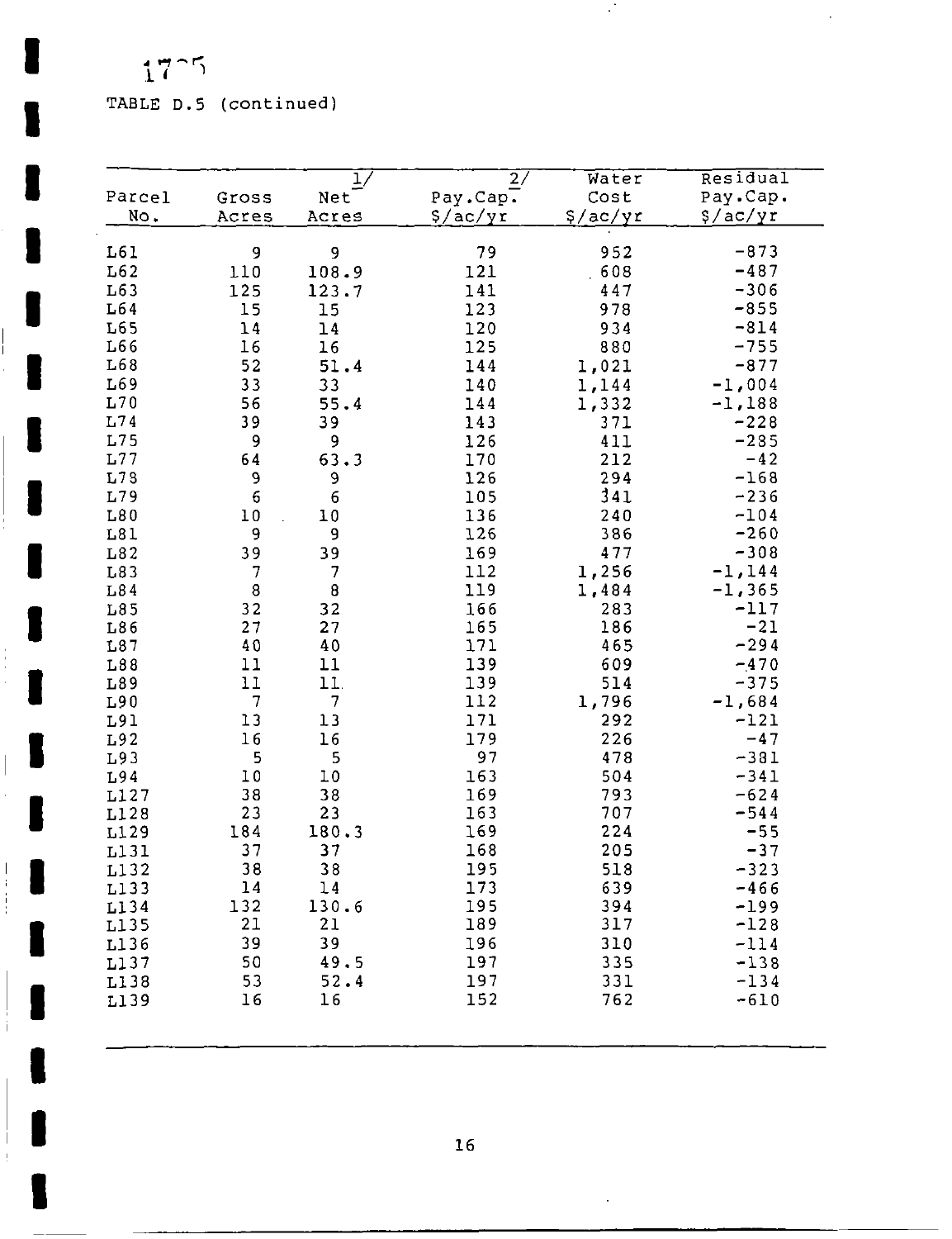#### 1726  $\mathbf{v}^{\top}$

I

I

I

I

I

I

I

I

I

I

I

I

I

I

I

I

I

I

I

Table D.5, Continued

- $1/$  Net acres for parcel, irrigation system, combination resulting in the highest payment capacity. See Appendix D.l.
- $2/$  Highest preliminary payment capacity from Appendix D.1.
- end of the commental payment capacity of the parcel with positive residual payment capacity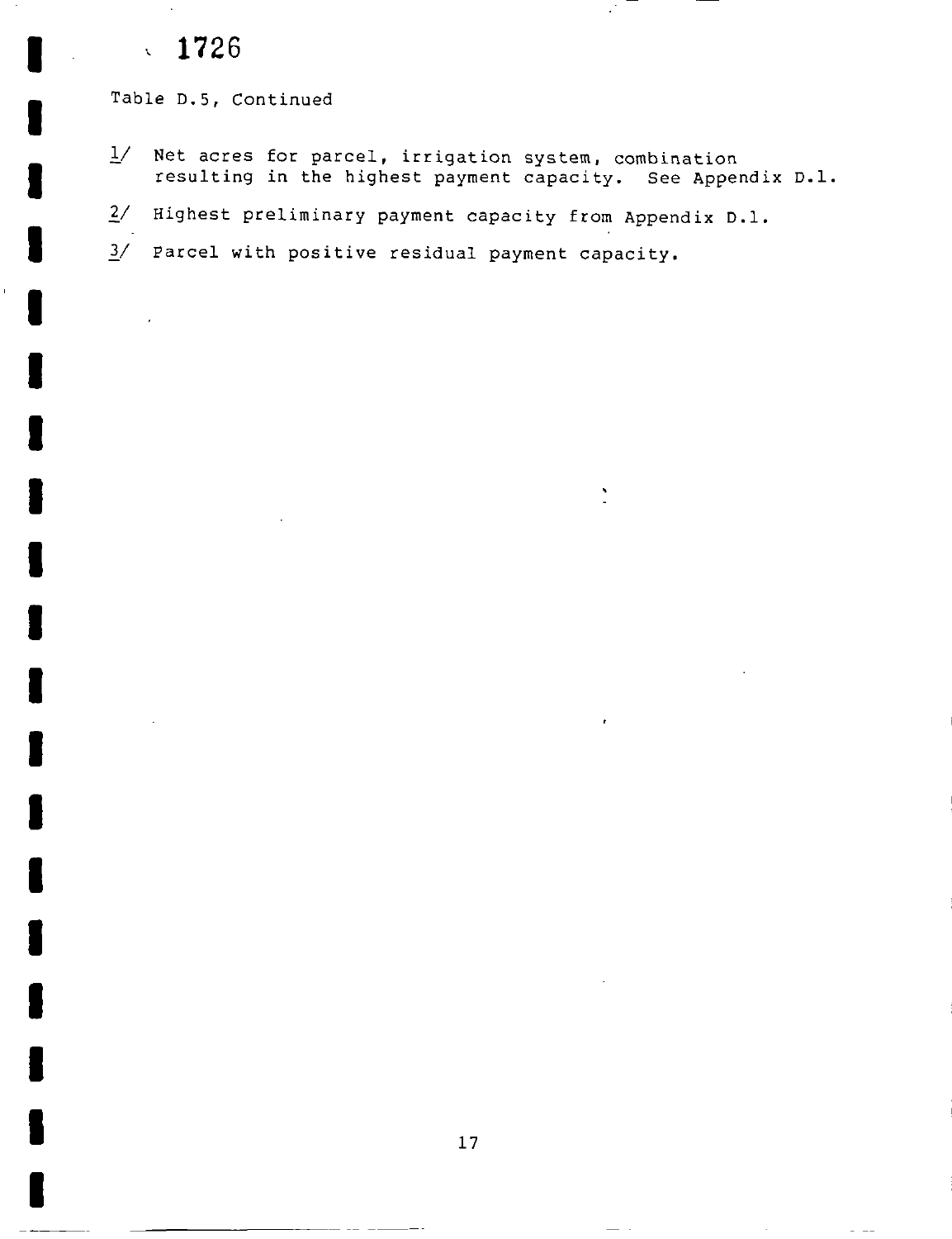I

I

I

I

I

I

I

I

I

I

I

I

I

I

I

I

I

I

I

<sup>A</sup> number of parcels in the La Plata watershed had an initial positive residual payment capacity even though the distance to the river was considerable. Instead of designing individual lines of supply to each of these parcels, a single line was sized to serve all parcels. The per acre cost of this single transmission line was compared to the residual preliminary payment capacity of each parcel. The analysis for both parcels near and away from the river showed that no parcels had a remaining positive payment capacity

## D.4.5 Preliminary Practicably Irrigable Acreage Determination

Table D.6 and Figures D.1 through D.4 identify the preliminary practicably irrigable acreage for the La Plata watershed. The preliminary PIA consists only of that acreage currently irrigated <sup>A</sup> total of <sup>151</sup> acres was identified as PIA in the La Plata Watershed The estimated annual water diversions would be 382 acre-feet from the La Plata River